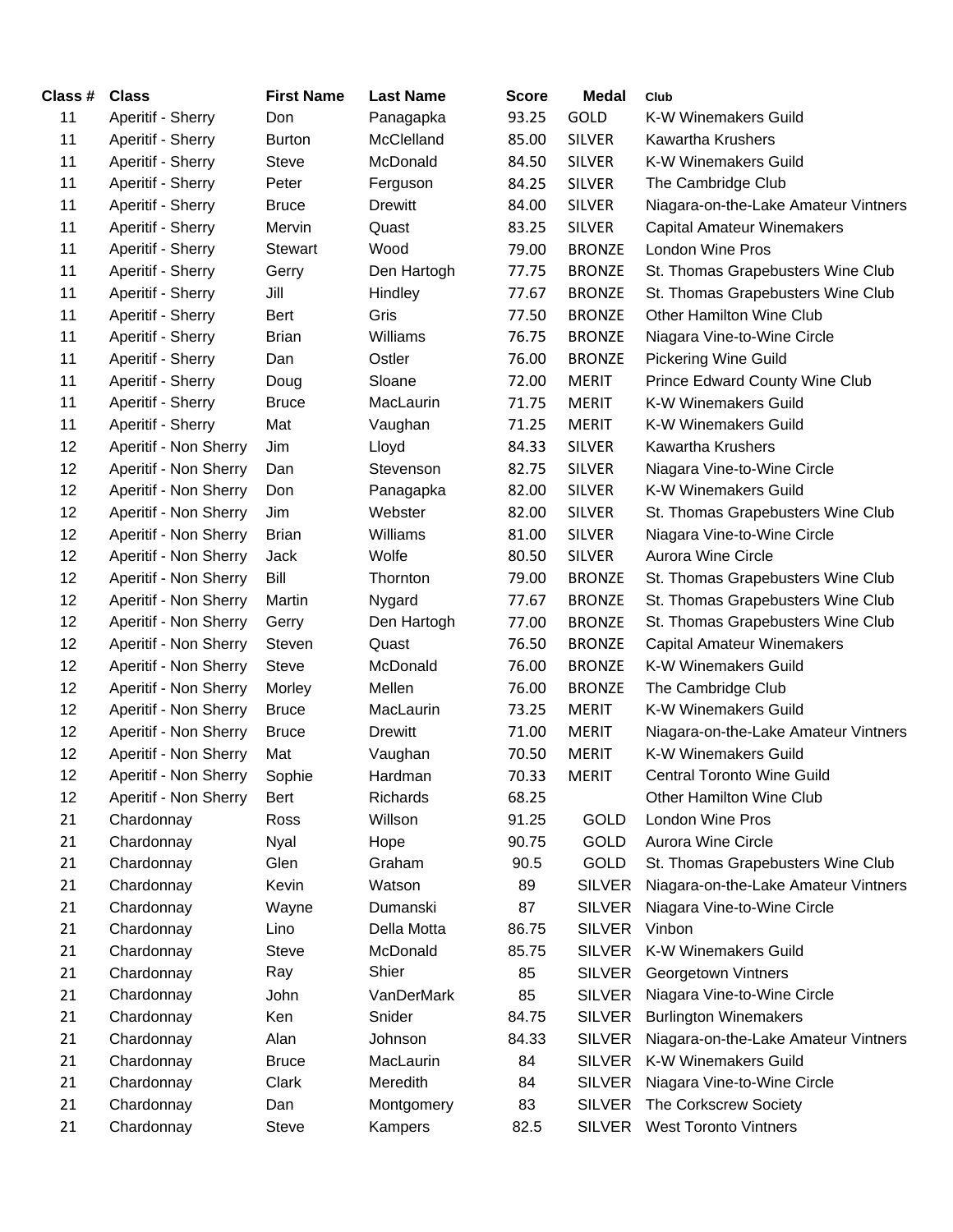| 21 | Chardonnay | Mat          | Vaughan        | 82    | <b>SILVER</b> | <b>K-W Winemakers Guild</b>                  |
|----|------------|--------------|----------------|-------|---------------|----------------------------------------------|
| 21 | Chardonnay | Dominic      | lerullo        | 82    | <b>SILVER</b> | <b>Lakeview Wine Club</b>                    |
| 21 | Chardonnay | Keith        | Hindley        | 82    |               | SILVER St. Thomas Grapebusters Wine Club     |
| 21 | Chardonnay | Len          | Sylvester      | 81.75 | <b>SILVER</b> | Members at Large Club                        |
| 21 | Chardonnay | <b>Bob</b>   | Webb           | 81.5  | <b>SILVER</b> | <b>Aurora Wine Circle</b>                    |
| 21 | Chardonnay | Mike         | Charlebois     | 81    | <b>SILVER</b> | <b>Bytown Vintners</b>                       |
| 21 | Chardonnay | Ed           | Hughes         | 80.5  | <b>SILVER</b> | Members at Large Club                        |
| 21 | Chardonnay | Jim          | Casey          | 80.5  | <b>SILVER</b> | Winemasters                                  |
| 21 | Chardonnay | Don          | Panagapka      | 80.25 | <b>SILVER</b> | <b>K-W Winemakers Guild</b>                  |
| 21 | Chardonnay | Emile        | Thibault       | 80    | SILVER        | St. Thomas Grapebusters Wine Club            |
| 21 | Chardonnay | Doug         | Sloane         | 79.5  |               | SILVER Prince Edward County Wine Club        |
| 21 | Chardonnay | John         | LaBerge        | 79    |               | <b>BRONZE</b> Humber Valley Vintners         |
| 21 | Chardonnay | <b>Rick</b>  | Caruso         | 79    |               | <b>BRONZE Prince Edward County Wine Club</b> |
| 21 | Chardonnay | Ken          | Maley          | 78.25 |               | <b>BRONZE</b> Kawartha Krushers              |
| 21 | Chardonnay | Gerry        | Den Hartogh    | 77.5  |               | BRONZE St. Thomas Grapebusters Wine Club     |
| 21 | Chardonnay | Luigi        | Giannetti      | 77.25 |               | <b>BRONZE</b> Members at Large Club          |
| 21 | Chardinnay | George       | Pikor          | 77    |               | <b>BRONZE</b> Bytown Vintners                |
| 21 | Chardonnay | Ivan         | Zuzek          | 76.75 |               | <b>BRONZE</b> Niagara Vine-to-Wine Circle    |
| 21 | Chardonnay | Dave         | Powell         | 76.25 |               | <b>BRONZE Winemasters</b>                    |
| 21 | Chardonnay | Ellen        | Kareckas       | 75.75 |               | <b>BRONZE</b> Humber Valley Vintners         |
| 21 | Chardonnay | <b>Bert</b>  | Fenner         | 75.75 |               | <b>BRONZE</b> Winemasters                    |
| 21 | Chardonnay | Tino         | Montopoli      | 75.5  |               | <b>BRONZE</b> Kawartha Krushers              |
| 21 | Chardonnay | Joe          | Dale           | 75.5  |               | <b>BRONZE</b> Pickering Wine Guild           |
| 21 | Chardonnay | Bill         | Thornton       | 75.5  |               | BRONZE St. Thomas Grapebusters Wine Club     |
| 21 | Chardonnay | <b>Brian</b> | Aziz           | 74.25 | <b>MERIT</b>  | <b>London Wine Pros</b>                      |
| 21 | Chardonnay | Roger        | Cziraki        | 74.25 | <b>MERIT</b>  | Other Hamilton Wine Club                     |
| 21 | Chardonnay | Peter        | <b>Bennell</b> | 73.5  | <b>MERIT</b>  | <b>Central Toronto Wine Guild</b>            |
| 21 | Chardonnay | Klaus        | Asmus          | 71.75 | <b>MERIT</b>  | <b>Brampton Winemakers</b>                   |
| 21 | Chardonnay | Marco        | Locilento      |       |               | Vinbon                                       |
| 22 | Riesling   | Paul         | Williams       | 90    | <b>GOLD</b>   | Scarborough Wine Makers                      |
| 22 | Riesling   | Wayne        | Dumanski       | 85.5  | <b>SILVER</b> | Niagara Vine-to-Wine Circle                  |
| 22 | Riesling   | Dan          | Stevenson      | 85.5  | <b>SILVER</b> | Niagara Vine-to-Wine Circle                  |
| 22 | Riesling   | Emile        | Thibault       | 84.75 | SILVER        | St. Thomas Grapebusters Wine Club            |
| 22 | Riesling   | Dave         | <b>Brown</b>   | 84.75 | <b>SILVER</b> | The Corkscrew Society                        |
| 22 | Riesling   | John         | VanDerMark     | 84.5  | <b>SILVER</b> | Niagara Vine-to-Wine Circle                  |
| 22 | Riesling   | Clark        | Meredith       | 84.25 | <b>SILVER</b> | Niagara Vine-to-Wine Circle                  |
| 22 | Riesling   | Bill         | Peters         | 84.25 | <b>SILVER</b> | Niagara Vine-to-Wine Circle                  |
| 22 | Riesling   | Angelo       | Stillo         | 83    | <b>SILVER</b> | <b>Brampton Winemakers</b>                   |
| 22 | Riesling   | <b>Dick</b>  | Beam           | 82.25 | <b>SILVER</b> | St. Thomas Grapebusters Wine Club            |
| 22 | Riesling   | Ken          | Snider         | 82    | <b>SILVER</b> | <b>Burlington Winemakers</b>                 |
| 22 | Riesling   | Dan          | Montgomery     | 82    | <b>SILVER</b> | The Corkscrew Society                        |
| 22 | Riesling   | Scott        | Wilkins        | 81.5  | <b>SILVER</b> | Members at Large Club                        |
| 22 | Riesling   | Gary         | Frankow        | 81    | <b>SILVER</b> | The Corkscrew Society                        |
| 22 | Riesling   | <b>Steve</b> | McDonald       | 80.25 | <b>SILVER</b> | K-W Winemakers Guild                         |
| 22 | Riesling   | <b>Bob</b>   | Stalder        | 80.25 | <b>SILVER</b> | The Corkscrew Society                        |
| 22 | Riesling   | Ed           | Hughes         | 79.67 | <b>SILVER</b> | Members at Large Club                        |
| 22 | Riesling   | Mike         | Charlebois     | 79.5  | <b>SILVER</b> | <b>Bytown Vintners</b>                       |
| 22 | Riesling   | George       | <b>Bethune</b> | 79.5  | <b>SILVER</b> | Niagara-on-the-Lake Amateur Vintners         |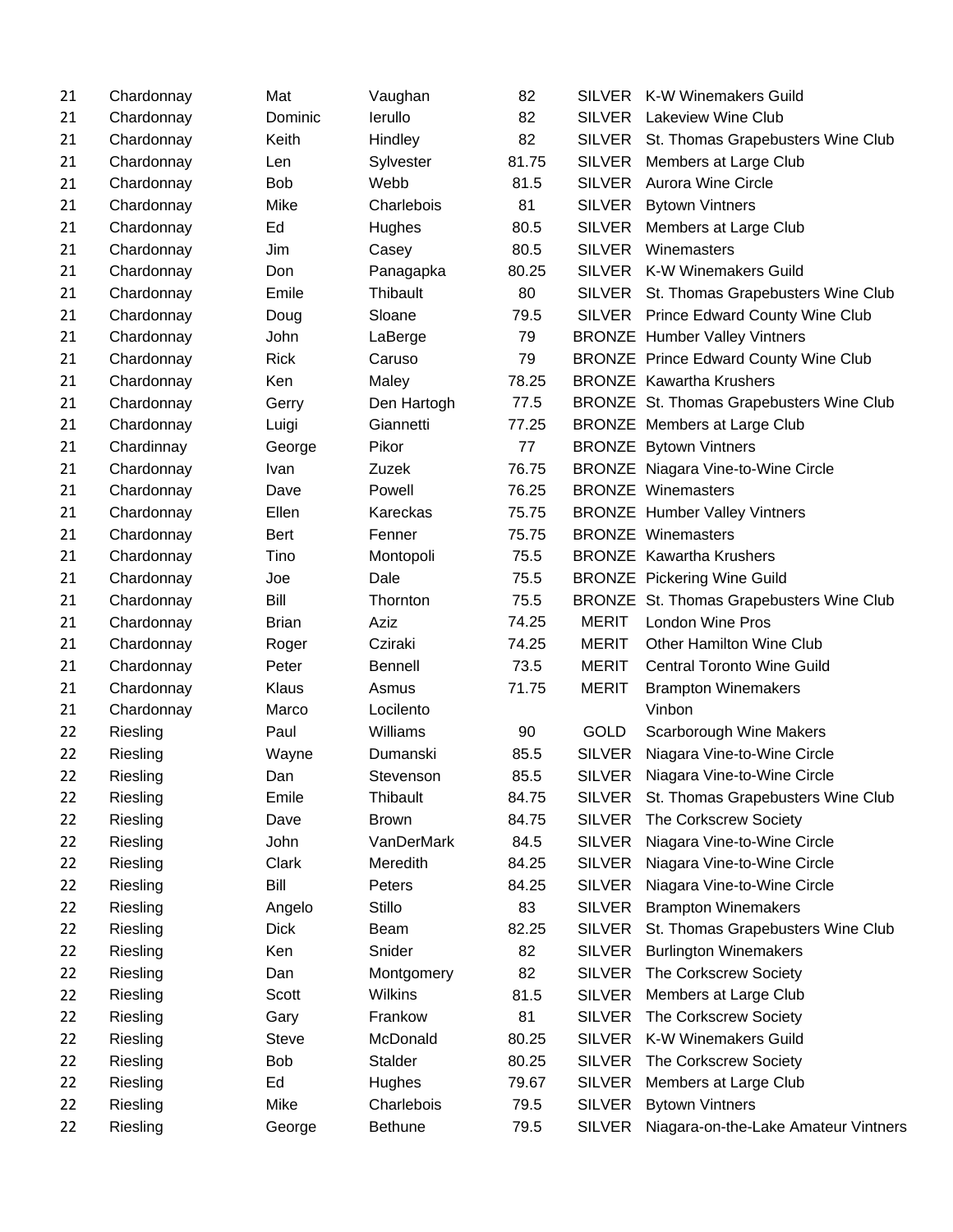| 22 | Riesling                  | Don            | Panagapka      | 79.25 |               | <b>BRONZE K-W Winemakers Guild</b>          |
|----|---------------------------|----------------|----------------|-------|---------------|---------------------------------------------|
| 22 | Riesling                  | <b>Stewart</b> | Wood           | 79    |               | <b>BRONZE</b> London Wine Pros              |
| 22 | Riesling                  | Jack           | Gootjes        | 79    |               | BRONZE St. Thomas Grapebusters Wine Club    |
| 22 | Riesling                  | <b>Bruno</b>   | Meneguzzi      | 78.75 |               | <b>BRONZE</b> Humber Valley Vintners        |
| 22 | Riesling                  | Mat            | Vaughan        | 77.75 |               | <b>BRONZE K-W Winemakers Guild</b>          |
| 22 | Riesling                  | <b>Brian</b>   | Williams       | 77.75 |               | <b>BRONZE</b> Niagara Vine-to-Wine Circle   |
| 22 | Riesling                  | Sophie         | Hardman        | 77.25 |               | <b>BRONZE</b> Central Toronto Wine Guild    |
| 22 | Riesling                  | Chris          | Kreamer        | 77.25 |               | <b>BRONZE K-W Winemakers Guild</b>          |
| 22 | Riesling                  | Ken            | Clark          | 77.25 |               | <b>BRONZE</b> Niagara Vine-to-Wine Circle   |
| 22 | Riesling                  | Dan            | Ostler         | 77.25 |               | <b>BRONZE</b> Pickering Wine Guild          |
| 22 | Riesling                  | Ivan           | Zuzek          | 77    |               | <b>BRONZE</b> Niagara Vine-to-Wine Circle   |
| 22 | Riesling                  | <b>Steve</b>   | Kampers        | 76.5  |               | <b>BRONZE</b> West Toronto Vintners         |
| 22 | Riesling                  | Tim            | White          | 76.5  |               | <b>BRONZE Winemasters</b>                   |
| 22 | Riesling                  | <b>Bruce</b>   | Smith          | 76    |               | BRONZE Niagara-on-the-Lake Amateur Vintners |
| 22 | Riesling                  | <b>Rick</b>    | Wagner         | 75    |               | <b>BRONZE</b> Growwine                      |
| 22 | Riesling                  | Victor         | VanBeek        | 75    |               | <b>BRONZE</b> Other Hamilton Wine Club      |
| 22 | Riesling                  | Stu            | Hess           | 74.75 |               | <b>BRONZE</b> Georgetown Vintners           |
| 22 | Riesling                  | Norman         | Falk           | 73.5  | <b>MERIT</b>  | <b>K-W Winemakers Guild</b>                 |
| 22 | Riesling                  | Marilyn        | Walters        | 73.5  | <b>MERIT</b>  | Members at Large Club                       |
| 22 | Riesling                  | <b>Steve</b>   | <b>Skelly</b>  | 73.5  | <b>MERIT</b>  | Scarborough Wine Makers                     |
| 22 | Riesling                  | <b>Burton</b>  | McClelland     | 73    | <b>MERIT</b>  | <b>Kawartha Krushers</b>                    |
| 22 | Riesling                  | Martin         | Nygard         | 73    | <b>MERIT</b>  | St. Thomas Grapebusters Wine Club           |
| 22 | Riesling                  | Werner         | Lichtenberger  | 72.75 | <b>MERIT</b>  | Other Hamilton Wine Club                    |
| 22 | Riesling                  | <b>Bruce</b>   | <b>Drewitt</b> | 72.5  | <b>MERIT</b>  | Niagara-on-the-Lake Amateur Vintners        |
| 22 | Riesling                  | Dave           | <b>Beattie</b> | 72    | <b>MERIT</b>  | The Cambridge Club                          |
| 22 | Riesling                  | <b>Dick</b>    | Clark          | 71.75 | <b>MERIT</b>  | <b>Capital Amateur Winemakers</b>           |
| 22 | Riesling                  | Allen          | Mee            | 70    | <b>MERIT</b>  | Niagara-on-the-Lake Amateur Vintners        |
| 22 | Riesling                  | Bill           | Thornton       | 69.75 | <b>MERIT</b>  | St. Thomas Grapebusters Wine Club           |
| 22 | Riesling                  | Glen           | Graham         | 0     |               | St. Thomas Grapebusters Wine Club           |
| 22 | Riesling                  | Don            | Innes          |       |               | Niagara-on-the-Lake Amateur Vintners        |
| 23 | White Non Vinifera        | <b>Burton</b>  | McClelland     | 91.75 | <b>GOLD</b>   | <b>Kawartha Krushers</b>                    |
| 23 | <b>White Non Vinifera</b> | Ivan           | Zuzek          | 85.33 | <b>SILVER</b> | Niagara Vine-to-Wine Circle                 |
| 23 | <b>White Non Vinifera</b> | Gerry          | Den Hartogh    | 84    | SILVER        | St. Thomas Grapebusters Wine Club           |
| 23 | White Non Vinifera        | Lorne          | Weyers         | 82.5  | <b>SILVER</b> | <b>Pickering Wine Guild</b>                 |
| 23 | White Non Vinifera        | Klaus          | Asmus          | 81.75 | <b>SILVER</b> | <b>Brampton Winemakers</b>                  |
| 23 | White Non Vinifera        | Victor         | VanBeek        | 81.5  | <b>SILVER</b> | Other Hamilton Wine Club                    |
| 23 | White Non Vinifera        | Reg            | Jeffery        | 81    | <b>SILVER</b> | <b>London Wine Pros</b>                     |
| 23 | White Non Vinifera        | Clive          | Woolner        | 81    | <b>SILVER</b> | The Corkscrew Society                       |
| 23 | White Non Vinifera        | Bill           | Thornton       | 80.75 | <b>SILVER</b> | St. Thomas Grapebusters Wine Club           |
| 23 | White Non Vinifera        | Manfred        | Hecke          | 80.5  | SILVER        | <b>Kawartha Krushers</b>                    |
| 23 | White Non Vinifera        | <b>Dick</b>    | Beam           | 80.5  | <b>SILVER</b> | St. Thomas Grapebusters Wine Club           |
| 23 | White Non Vinifera        | Mat            | Vaughan        | 80    | SILVER        | <b>K-W Winemakers Guild</b>                 |
| 23 | White Non Vinifera        | Martin         | Nygard         | 79.5  |               | SILVER St. Thomas Grapebusters Wine Club    |
| 23 | White Non Vinifera        | Gary           | Frankow        | 79.25 |               | <b>BRONZE</b> The Corkscrew Society         |
| 23 | White Non Vinifera        | <b>Brian</b>   | Williams       | 78.75 |               | <b>BRONZE</b> Niagara Vine-to-Wine Circle   |
| 23 | White Non Vinifera        | Chris          | Kreamer        | 78.25 |               | <b>BRONZE K-W Winemakers Guild</b>          |
| 23 | White Non Vinifera        | <b>Steve</b>   | McDonald       | 78.25 |               | <b>BRONZE K-W Winemakers Guild</b>          |
| 23 | White Non Vinifera        | Dan            | Stevenson      | 78    |               | <b>BRONZE</b> Niagara Vine-to-Wine Circle   |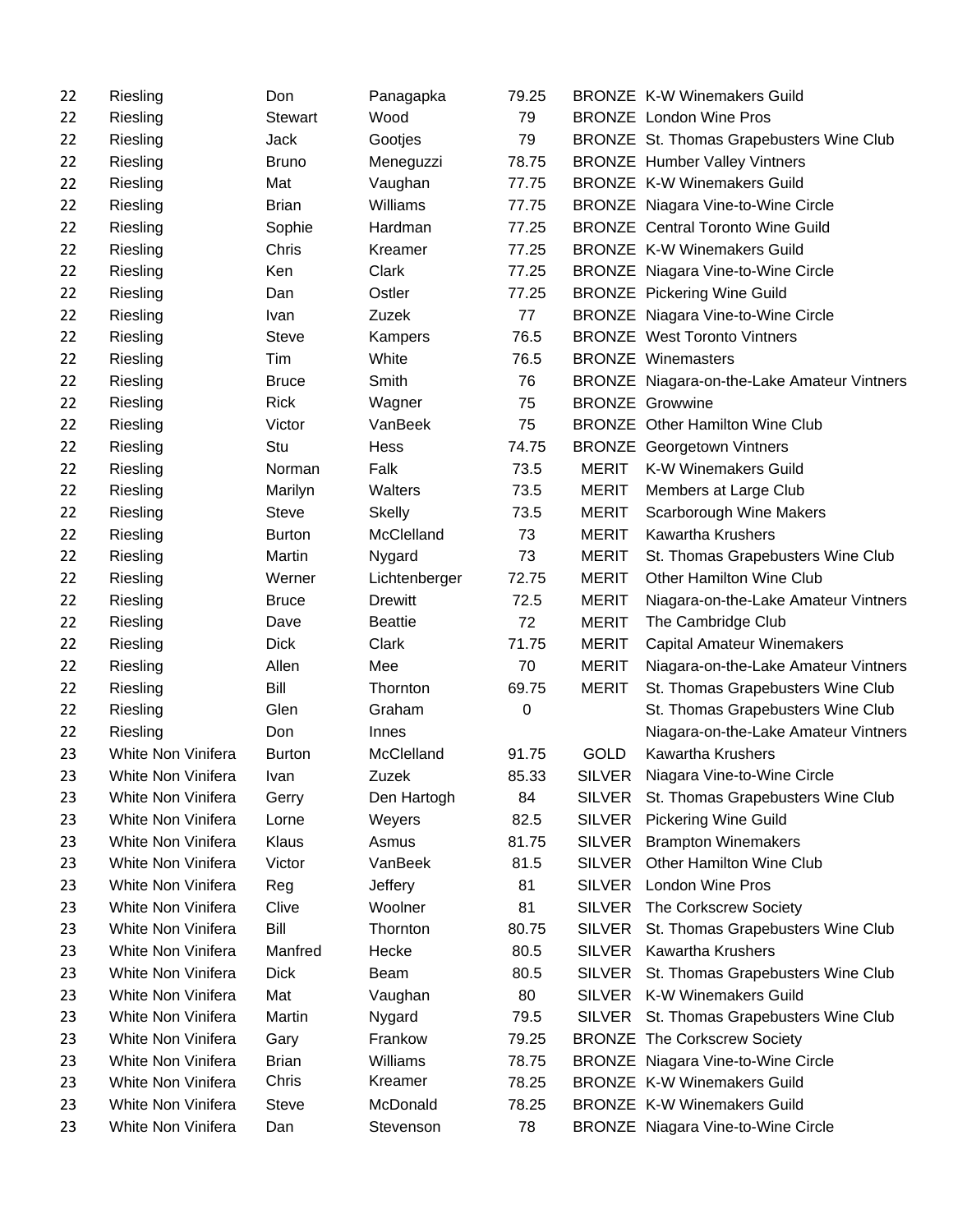| 23 | White Non Vinifera | Tim            | White         | 77.75 |               | <b>BRONZE</b> Winemasters                   |
|----|--------------------|----------------|---------------|-------|---------------|---------------------------------------------|
| 23 | White Non Vinifera | John           | Pendzinski    | 77.5  |               | BRONZE Niagara-on-the-Lake Amateur Vintners |
| 23 | White Non Vinifera | Dave           | Bell          | 77    |               | <b>BRONZE</b> Aurora Wine Circle            |
| 23 | White Non Vinifera | Charles        | Fajgenbaum    | 77    |               | <b>BRONZE</b> Central Toronto Wine Guild    |
| 23 | White Non Vinifera | Don            | Panagapka     | 77    |               | <b>BRONZE K-W Winemakers Guild</b>          |
| 23 | White Non Vinifera | Ray            | Shier         | 76.75 |               | <b>BRONZE</b> Georgetown Vintners           |
| 23 | White Non Vinifera | Ken            | Vojin         | 76.67 |               | BRONZE St. Thomas Grapebusters Wine Club    |
| 23 | White Non Vinifera | Dominic        | lerullo       | 76.25 |               | <b>BRONZE</b> Lakeview Wine Club            |
| 23 | White Non Vinifera | <b>Steve</b>   | Skelly        | 75.75 |               | <b>BRONZE</b> Scarborough Wine Makers       |
| 23 | White Non Vinifera | Emile          | Thibault      | 75.5  |               | BRONZE St. Thomas Grapebusters Wine Club    |
| 23 | White Non Vinifera | <b>Brant</b>   | Allain        | 75.5  |               | <b>BRONZE</b> Winemasters                   |
| 23 | White Non Vinifera | Herb           | Taylor        | 74    | <b>MERIT</b>  | South Coast Wine Club                       |
| 23 | White Non Vinifera | Paul           | Wallace       | 73.5  | <b>MERIT</b>  | Prince Edward County Wine Club              |
| 23 | White Non Vinifera | Peter          | Bennell       | 73    | <b>MERIT</b>  | <b>Central Toronto Wine Guild</b>           |
| 23 | White Non Vinifera | John           | LaBerge       | 72.25 | <b>MERIT</b>  | <b>Humber Valley Vintners</b>               |
| 23 | White Non Vinifera | Garry          | Turner        | 71.75 | <b>MERIT</b>  | South Coast Wine Club                       |
| 23 | White Non Vinifera | Cesare         | lerullo       | 71    | <b>MERIT</b>  | Members at Large Club                       |
| 24 | Gewurztraminer     | <b>Steve</b>   | McDonald      | 90.25 | GOLD          | <b>K-W Winemakers Guild</b>                 |
| 24 | Gewurztraminer     | Nyal           | Hope          | 87    | <b>SILVER</b> | <b>Aurora Wine Circle</b>                   |
| 24 | Gewurztraminer     | Peter          | Finelli       | 85.5  | <b>SILVER</b> | Niagara-on-the-Lake Amateur Vintners        |
| 24 | Gewurztraminer     | Don            | Panagapka     | 84    | <b>SILVER</b> | K-W Winemakers Guild                        |
| 24 | Gewurztraminer     | Ivan           | Zuzek         | 84    | <b>SILVER</b> | Niagara Vine-to-Wine Circle                 |
| 24 | Gewurztraminer     | Glen           | Graham        | 83.75 | <b>SILVER</b> | St. Thomas Grapebusters Wine Club           |
| 24 | Gewurztraminer     | Mervin         | Quast         | 83.25 | <b>SILVER</b> | <b>Capital Amateur Winemakers</b>           |
| 24 | Gewurztraminer     | <b>Stewart</b> | Wood          | 83    | <b>SILVER</b> | <b>London Wine Pros</b>                     |
| 24 | Gewurztraminer     | Christa        | <b>Stehle</b> | 82.75 | <b>SILVER</b> | <b>Brampton Winemakers</b>                  |
| 24 | Gewurztraminer     | Dave           | <b>Brown</b>  | 81.75 | <b>SILVER</b> | The Corkscrew Society                       |
| 24 | Gewurztraminer     | Sheila         | Lauzon        | 81.5  | <b>SILVER</b> | Winemasters                                 |
| 24 | Gewurztraminer     | Don            | Osmond        | 81.25 | <b>SILVER</b> | Georgetown Vintners                         |
| 24 | Gewurztraminer     | Victor         | VanBeek       | 81    | <b>SILVER</b> | <b>Other Hamilton Wine Club</b>             |
| 24 | Gewurtztraminer    | Mat            | Vaughan       | 80.75 | <b>SILVER</b> | <b>K-W Winemakers Guild</b>                 |
| 24 | Gewurztraminer     | Clark          | Meredith      | 80.75 | SILVER        | Niagara Vine-to-Wine Circle                 |
| 24 | Gewurztraminer     | Gary           | Frankow       | 80.25 | <b>SILVER</b> | The Corkscrew Society                       |
| 24 | Gewurztraminer     | Jim            | Lloyd         | 80    | <b>SILVER</b> | <b>Kawartha Krushers</b>                    |
| 24 | Gewurztraminer     | Pat            | Ison          | 79.25 |               | <b>BRONZE</b> Scarborough Wine Makers       |
| 24 | Gewurztraminer     | Jack           | Gootjes       | 79    |               | BRONZE St. Thomas Grapebusters Wine Club    |
| 24 | Gewurztraminer     | John           | Pendzinski    | 78.25 |               | BRONZE Niagara-on-the-Lake Amateur Vintners |
| 24 | Gewurztraminer     | Ed             | Hughes        | 77.5  |               | <b>BRONZE</b> Members at Large Club         |
| 24 | Gewurztraminer     | Tom            | Wood          | 77.25 |               | <b>BRONZE</b> Humber Valley Vintners        |
| 24 | Gewurztraminer     | <b>Steve</b>   | Kampers       | 77    |               | <b>BRONZE</b> West Toronto Vintners         |
| 24 | Gewurztraminer     | <b>Bruce</b>   | MacLaurin     | 76.75 |               | <b>BRONZE K-W Winemakers Guild</b>          |
| 24 | Gewurztraminer     | Peter          | Bennell       | 76.5  |               | <b>BRONZE</b> Central Toronto Wine Guild    |
| 24 | Gewurztraminer     | Ken            | Clark         | 76.5  |               | <b>BRONZE</b> Niagara Vine-to-Wine Circle   |
| 24 | Gewurztraminer     | Lorne          | Weyers        | 76    |               | <b>BRONZE</b> Pickering Wine Guild          |
| 24 | Gewurztraminer     | Ken            | Snider        | 75.75 |               | <b>BRONZE</b> Burlington Winemakers         |
| 24 | Gewurztraminer     | Dan            | Ostler        | 75.25 |               | <b>BRONZE</b> Pickering Wine Guild          |
| 24 | Gewurztraminer     | Morley         | Mellen        | 75    |               | <b>BRONZE</b> The Cambridge Club            |
| 24 | Gewurztraminer     | George         | Huckalo       | 74    | <b>MERIT</b>  | Niagara Vine-to-Wine Circle                 |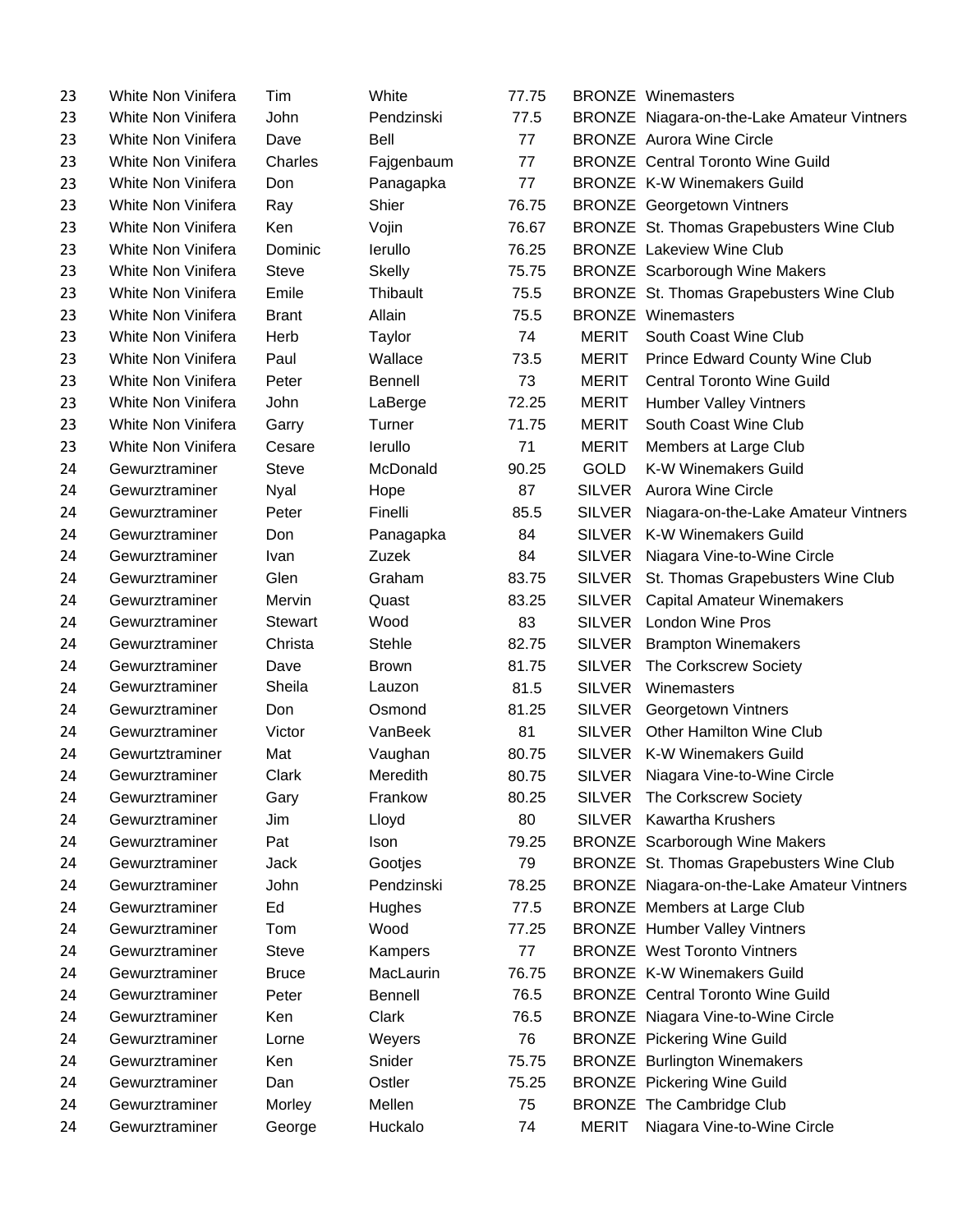| 24 | Gewurztraminer     | Doug            | Sloane         | 72.75 | <b>MERIT</b>  | Prince Edward County Wine Club            |
|----|--------------------|-----------------|----------------|-------|---------------|-------------------------------------------|
| 24 | Gewurztraminer     | <b>Battista</b> | Calvieri       | 72.5  | <b>MERIT</b>  | <b>Pickering Wine Guild</b>               |
| 24 | Gewurztraminer     | Bill            | Thornton       | 72    | <b>MERIT</b>  | St. Thomas Grapebusters Wine Club         |
| 24 | Gewurztraminer     | Dave            | Crawford       | 71    | <b>MERIT</b>  | <b>K-W Winemakers Guild</b>               |
| 24 | Gewurztraminer     | Chris           | Kreamer        | 66.5  |               | <b>K-W Winemakers Guild</b>               |
| 25 | <b>Other White</b> | Lorne           | Weyers         | 90.67 | <b>GOLD</b>   | <b>Pickering Wine Guild</b>               |
| 25 | <b>Other White</b> | Glen            | Graham         | 90.5  | <b>GOLD</b>   | St. Thomas Grapebusters Wine Club         |
| 25 | <b>Other White</b> | Dave            | <b>Brown</b>   | 90.5  | GOLD          | The Corkscrew Society                     |
| 25 | <b>Other White</b> | Bill            | Thornton       | 90.25 | GOLD          | St. Thomas Grapebusters Wine Club         |
| 25 | <b>Other White</b> | Don             | Panagapka      | 90    | <b>GOLD</b>   | <b>K-W Winemakers Guild</b>               |
| 25 | <b>Other White</b> | Dave            | Powell         | 86.75 | <b>SILVER</b> | Winemasters                               |
| 25 | <b>Other White</b> | Peter           | Finelli        | 86    | <b>SILVER</b> | Niagara-on-the-Lake Amateur Vintners      |
| 25 | <b>Other White</b> | Mike            | Charlebois     | 85.25 | <b>SILVER</b> | <b>Bytown Vintners</b>                    |
| 25 | <b>Other White</b> | Ivan            | Zuzek          | 85.25 | <b>SILVER</b> | Niagara Vine-to-Wine Circle               |
| 25 | <b>Other White</b> | Jack            | Gootjes        | 84    | <b>SILVER</b> | St. Thomas Grapebusters Wine Club         |
| 25 | <b>Other White</b> | <b>Steve</b>    | Kampers        | 84    | <b>SILVER</b> | <b>West Toronto Vintners</b>              |
| 25 | <b>Other White</b> | Mat             | Vaughan        | 83.75 | <b>SILVER</b> | <b>K-W Winemakers Guild</b>               |
| 25 | <b>Other White</b> | <b>Dick</b>     | Beam           | 83.75 | <b>SILVER</b> | St. Thomas Grapebusters Wine Club         |
| 25 | <b>Other White</b> | John            | Pendzinski     | 83.5  | <b>SILVER</b> | Niagara-on-the-Lake Amateur Vintners      |
| 25 | <b>Other White</b> | Martin          | Nygard         | 83    | <b>SILVER</b> | St. Thomas Grapebusters Wine Club         |
| 25 | <b>Other White</b> | Pat             | Ison           | 82.75 | <b>SILVER</b> | Scarborough Wine Makers                   |
| 25 | <b>Other White</b> | <b>Bob</b>      | <b>Stalder</b> | 82.5  | <b>SILVER</b> | The Corkscrew Society                     |
| 25 | <b>Other White</b> | Clark           | Meredith       | 82.25 | <b>SILVER</b> | Niagara Vine-to-Wine Circle               |
| 25 | <b>Other White</b> | Joe             | Dale           | 82    | <b>SILVER</b> | <b>Pickering Wine Guild</b>               |
| 25 | <b>Other White</b> | Paul            | Williams       | 82    | <b>SILVER</b> | Scarborough Wine Makers                   |
| 25 | <b>Other White</b> | Gerry           | Den Hartogh    | 81.25 | <b>SILVER</b> | St. Thomas Grapebusters Wine Club         |
| 25 | <b>Other White</b> | Tim             | White          | 81.25 | <b>SILVER</b> | Winemasters                               |
| 25 | <b>Other White</b> | George          | Huckalo        | 81    | <b>SILVER</b> | Niagara Vine-to-Wine Circle               |
| 25 | <b>Other White</b> | John            | VanDerMark     | 80.75 | <b>SILVER</b> | Niagara Vine-to-Wine Circle               |
| 25 | <b>Other White</b> | Ed              | Hughes         | 80.5  | <b>SILVER</b> | Members at Large Club                     |
| 25 | <b>Other White</b> | Sheila          | Lauzon         | 80.25 | <b>SILVER</b> | Winemasters                               |
| 25 | <b>Other White</b> | Sandra          | Boehler        | 80    | <b>SILVER</b> | <b>Burlington Winemakers</b>              |
| 25 | <b>Other White</b> | Wayne           | Dumanski       | 79.25 |               | <b>BRONZE</b> Niagara Vine-to-Wine Circle |
| 25 | <b>Other White</b> | Angelo          | Stillo         | 79    |               | <b>BRONZE</b> Brampton Winemakers         |
| 25 | <b>Other White</b> | Dave            | Gillingham     | 78.75 |               | <b>BRONZE</b> Pickering Wine Guild        |
| 25 | <b>Other White</b> | Norman          | Falk           | 78.5  |               | <b>BRONZE K-W Winemakers Guild</b>        |
| 25 | Other White        | Manuel          | Sousa          | 77.75 |               | <b>BRONZE</b> Lakeview Wine Club          |
| 25 | <b>Other White</b> | Lorna           | Wong           | 77.75 |               | <b>BRONZE</b> Scarborough Wine Makers     |
| 25 | <b>Other White</b> | Phil            | <b>Bunn</b>    | 77.5  |               | <b>BRONZE</b> Brampton Winemakers         |
| 25 | <b>Other White</b> | Patti           | Polfuss        | 77.5  |               | <b>BRONZE</b> The Cambridge Club          |
| 25 | <b>Other White</b> | Gary            | Frankow        | 77.5  |               | <b>BRONZE</b> The Corkscrew Society       |
| 25 | Other White        | Pete            | Mason          | 76.75 |               | <b>BRONZE K-W Winemakers Guild</b>        |
| 25 | <b>Other White</b> | <b>Steve</b>    | McDonald       | 76.75 |               | <b>BRONZE K-W Winemakers Guild</b>        |
| 25 | <b>Other White</b> | Bert            | Gris           | 76.75 |               | <b>BRONZE</b> Other Hamilton Wine Club    |
| 25 | <b>Other White</b> | Dan             | Montgomery     | 76.75 |               | <b>BRONZE</b> The Corkscrew Society       |
| 25 | <b>Other White</b> | lan             | Short          | 76.25 |               | <b>BRONZE</b> Humber Valley Vintners      |
| 25 | Other White        | Emile           | Thibault       | 76.25 |               | BRONZE St. Thomas Grapebusters Wine Club  |
| 25 | Other White        | Steven          | Quast          | 76    |               | <b>BRONZE</b> Capital Amateur Winemakers  |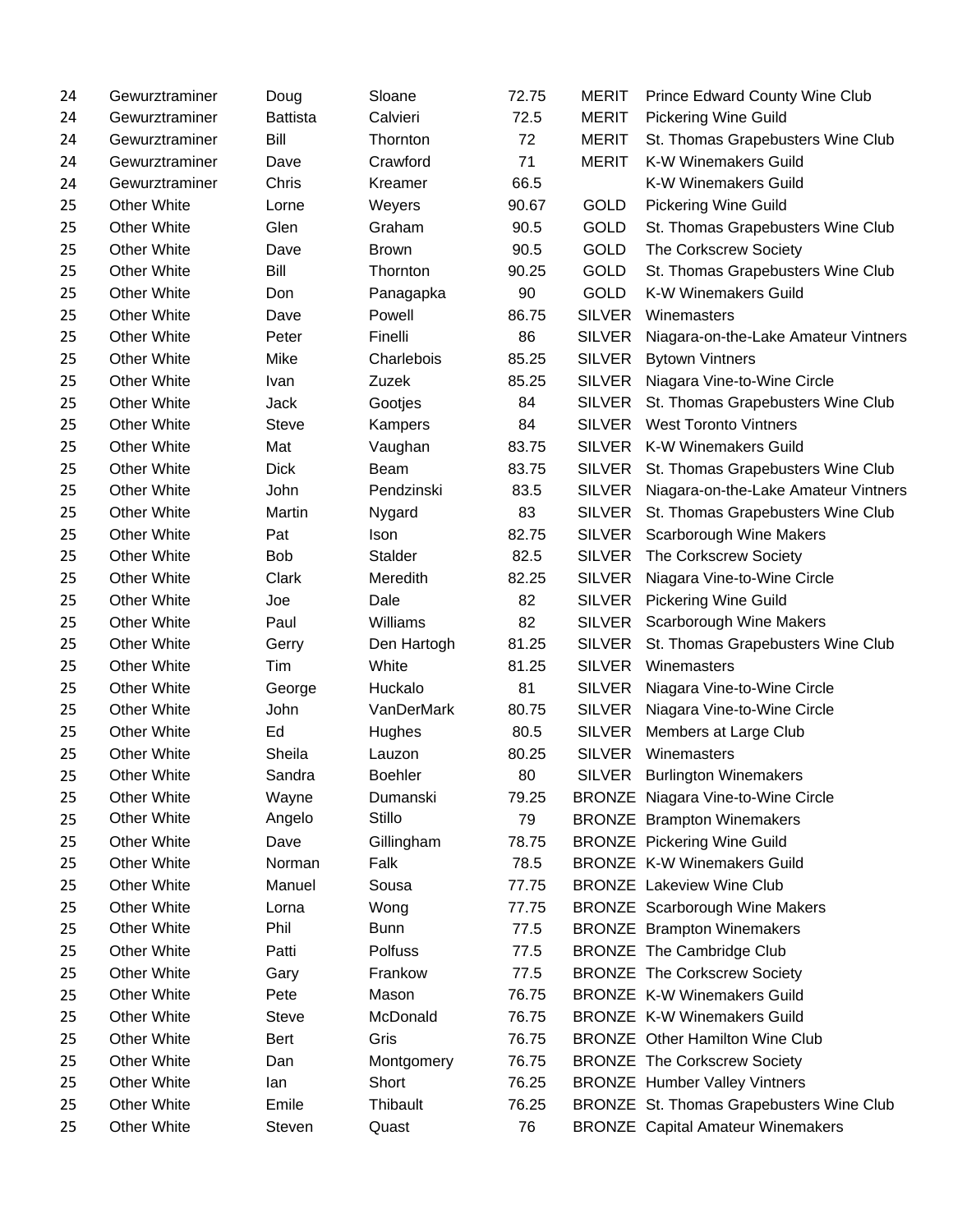| 25 | <b>Other White</b> | George        | <b>Bethune</b> | 76    |               | BRONZE Niagara-on-the-Lake Amateur Vintners  |
|----|--------------------|---------------|----------------|-------|---------------|----------------------------------------------|
| 25 | <b>Other White</b> | Keith         | Hindley        | 76    |               | BRONZE St. Thomas Grapebusters Wine Club     |
| 25 | <b>Other White</b> | <b>Rick</b>   | Caruso         | 75.5  |               | <b>BRONZE</b> Prince Edward County Wine Club |
| 25 | <b>Other White</b> | <b>Burton</b> | McClelland     | 75.33 |               | <b>BRONZE</b> Kawartha Krushers              |
| 25 | <b>Other White</b> | Dominic       | lerullo        | 74    | <b>MERIT</b>  | Lakeview Wine Club                           |
| 25 | <b>Other White</b> | Clive         | Woolner        | 73.75 | <b>MERIT</b>  | The Corkscrew Society                        |
| 25 | <b>Other White</b> | Sophie        | Hardman        | 73    | <b>MERIT</b>  | <b>Central Toronto Wine Guild</b>            |
| 25 | <b>Other White</b> | Tom           | Wood           | 71.25 | <b>MERIT</b>  | <b>Humber Valley Vintners</b>                |
| 26 | <b>White Blend</b> | <b>Steve</b>  | Kampers        | 91.5  | <b>GOLD</b>   | <b>West Toronto Vintners</b>                 |
| 26 | <b>White Blend</b> | Clark         | Meredith       | 91.5  | GOLD          | Niagara Vine-to-Wine Circle                  |
| 26 | White Blend        | Don           | Panagapka      | 91    | <b>GOLD</b>   | K-W Winemakers Guild                         |
| 26 | White Blend        | <b>Steve</b>  | <b>Skelly</b>  | 90.5  | <b>GOLD</b>   | Scarborough Wine Makers                      |
| 26 | <b>White Blend</b> | Stewart       | Wood           | 88.25 | <b>SILVER</b> | <b>London Wine Pros</b>                      |
| 26 | White Blend        | Glen          | Graham         | 85.75 | SILVER        | St. Thomas Grapebusters Wine Club            |
| 26 | <b>White Blend</b> | <b>Bruce</b>  | Smith          | 85.25 | <b>SILVER</b> | Niagara-on-the-Lake Amateur Vintners         |
| 26 | <b>White Blend</b> | Clive         | Woolner        | 85.25 | <b>SILVER</b> | The Corkscrew Society                        |
| 26 | <b>White Blend</b> | Kevin         | Watson         | 83    | <b>SILVER</b> | Niagara-on-the-Lake Amateur Vintners         |
| 26 | <b>White Blend</b> | Mat           | Vaughan        | 83    | <b>SILVER</b> | <b>K-W Winemakers Guild</b>                  |
| 26 | <b>White Blend</b> | Bill          | Thornton       | 83    | <b>SILVER</b> | St. Thomas Grapebusters Wine Club            |
| 26 | White Blend        | Klaus         | Asmus          | 81.25 | <b>SILVER</b> | <b>Brampton Winemakers</b>                   |
| 26 | <b>White Blend</b> | Joe           | Dale           | 81    | <b>SILVER</b> | <b>Pickering Wine Guild</b>                  |
| 26 | <b>White Blend</b> | Pat           | <b>Ison</b>    | 81    | <b>SILVER</b> | Scarborough Wine Makers                      |
| 26 | <b>White Blend</b> | Dave          | <b>Brown</b>   | 81    | <b>SILVER</b> | The Corkscrew Society                        |
| 26 | White Blend        | Peter         | Finelli        | 80.5  | <b>SILVER</b> | Niagara-on-the-Lake Amateur Vintners         |
| 26 | White Blend        | Ivan          | Zuzek          | 80.25 | <b>SILVER</b> | Niagara Vine-to-Wine Circle                  |
| 26 | <b>White Blend</b> | Gary          | Frankow        | 79.25 |               | <b>BRONZE</b> The Corkscrew Society          |
| 26 | <b>White Blend</b> | Paul          | Williams       | 79.25 |               | <b>BRONZE</b> Scarborough Wine Makers        |
| 26 | <b>White Blend</b> | John          | Pendzinski     | 79    |               | BRONZE Niagara-on-the-Lake Amateur Vintners  |
| 26 | White Blend        | <b>Bruce</b>  | Maclaurin      | 79    |               | <b>BRONZE K-W Winemakers Guild</b>           |
| 26 | <b>White Blend</b> | Marilyn       | Walters        | 78.5  |               | <b>BRONZE</b> Members at Large Club          |
| 26 | <b>White Blend</b> | Phil          | <b>Bunn</b>    | 78.5  |               | <b>BRONZE</b> Brampton Winemakers            |
| 26 | <b>White Blend</b> | <b>Burton</b> | McClelland     | 78.25 |               | <b>BRONZE</b> Kawartha Krushers              |
| 26 | <b>White Blend</b> | Dan           | Stevenson      | 77.75 |               | <b>BRONZE</b> Niagara Vine-to-Wine Circle    |
| 26 | White Blend        | Sophie        | Hardman        | 77.25 |               | <b>BRONZE</b> Central Toronto Wine Guild     |
| 26 | <b>White Blend</b> | <b>Brian</b>  | Williams       | 77    |               | BRONZE Niagara Vine-to-Wine Circle           |
| 26 | <b>White Blend</b> | <b>Rick</b>   | Wagner         | 76.5  |               | <b>BRONZE</b> Growwine                       |
| 26 | White Blend        | Dan           | Ostler         | 76.5  |               | <b>BRONZE</b> Pickering Wine Guild           |
| 26 | White Blend        | Tino          | Montopoli      | 76.25 |               | <b>BRONZE</b> Kawartha Krushers              |
| 26 | <b>White Blend</b> | Alan          | Johnson        | 76    |               | BRONZE Niagara-on-the-Lake Amateur Vintners  |
| 26 | <b>White Blend</b> | Richard       | Harris         | 75.25 |               | <b>BRONZE</b> Burlington Winemakers          |
| 26 | <b>White Blend</b> | <b>Bert</b>   | Richards       | 73    | <b>MERIT</b>  | Other Hamilton Wine Club                     |
| 26 | <b>White Blend</b> | Norman        | Falk           | 72.75 | <b>MERIT</b>  | K-W Winemakers Guild                         |
| 26 | <b>White Blend</b> | Martin        | Nygard         | 72.75 | <b>MERIT</b>  | St. Thomas Grapebusters Wine Club            |
| 26 | White Blend        | <b>Bruce</b>  | <b>Drewitt</b> | 72    | <b>MERIT</b>  | Niagara-on-the-Lake Amateur Vintners         |
| 31 | Rose Blush         | Mervin        | Quast          | 91    | GOLD          | <b>Capital Amateur Winemakers</b>            |
| 31 | Rose Blush         | Patrick       | Godin          | 90.25 | GOLD          | <b>Grey T Fermenters</b>                     |
| 31 | Rose Blush         | Bill          | Thornton       | 89    | <b>SILVER</b> | St. Thomas Grapebusters Wine Club            |
| 31 | Rose Blush         | Steve         | Kampers        | 87    | <b>SILVER</b> | <b>West Toronto Vintners</b>                 |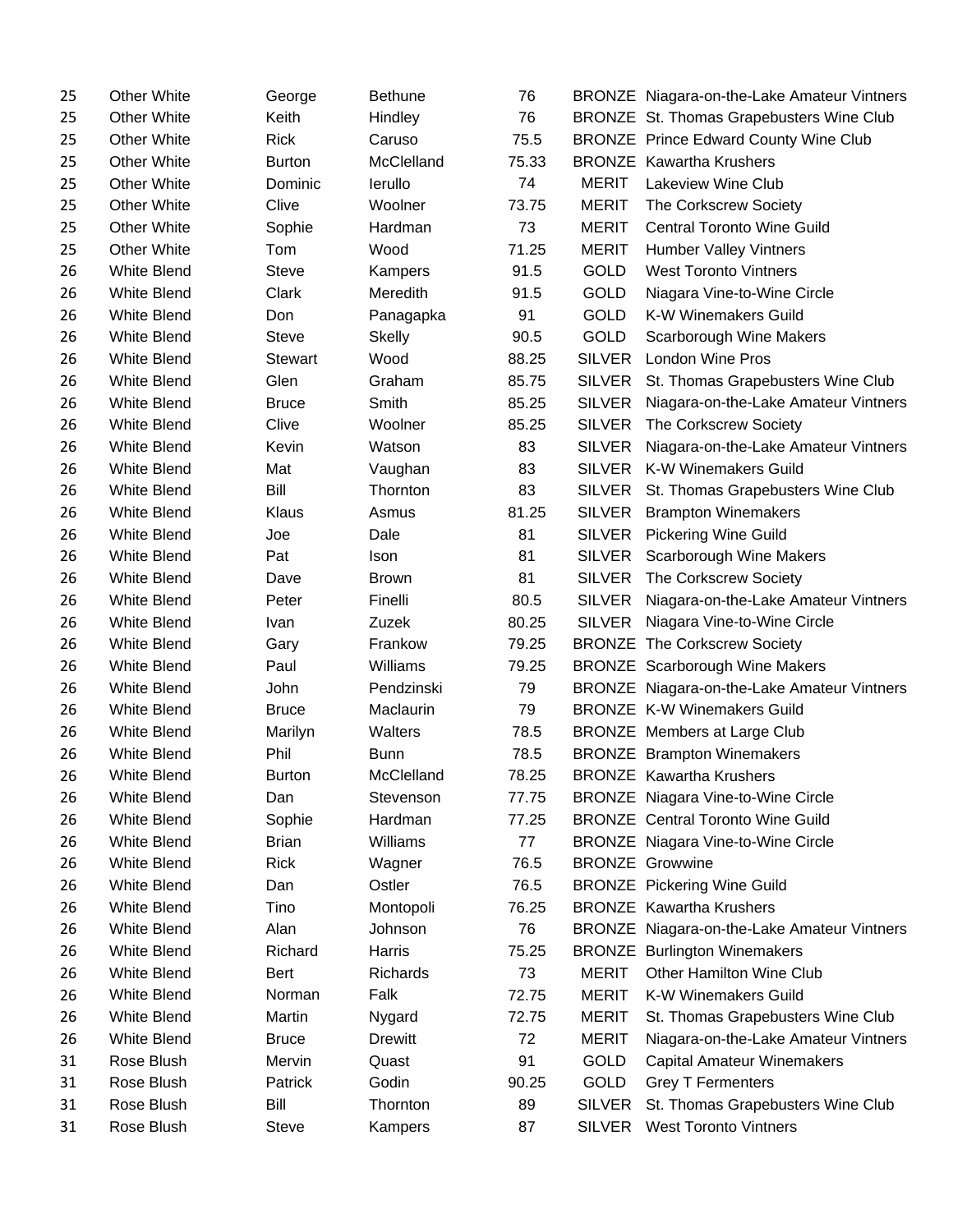| 31 | Rose Blush          | Keith        | Hindley         | 86.5      | SILVER        | St. Thomas Grapebusters Wine Club           |
|----|---------------------|--------------|-----------------|-----------|---------------|---------------------------------------------|
| 31 | Rose Blush          | Dave         | <b>Brown</b>    | 86.5      | <b>SILVER</b> | The Corkscrew Society                       |
| 31 | Rose Blush          | Lorne        | Weyers          | 85.75     | <b>SILVER</b> | <b>Pickering Wine Guild</b>                 |
| 31 | Rose Blush          | <b>Brian</b> | Douglas         | 84.75     | <b>SILVER</b> | <b>Aurora Wine Circle</b>                   |
| 31 | Rose Blush          | Klaus        | Asmus           | 84.5      | <b>SILVER</b> | <b>Brampton Winemakers</b>                  |
| 31 | Rose Blush          | Clive        | Woolner         | 84.25     | <b>SILVER</b> | The Corkscrew Society                       |
| 31 | Rose Blush          | Dave         | Gillingham      | 82.67     | <b>SILVER</b> | <b>Pickering Wine Guild</b>                 |
| 31 | Rose Blush          | Don          | Panagapka       | 82.5      | <b>SILVER</b> | <b>K-W Winemakers Guild</b>                 |
| 31 | Rose Blush          | Wayne        | Dumanski        | 82.25     | <b>SILVER</b> | Niagara Vine-to-Wine Circle                 |
| 31 | Rose Blush          | Cesare       | lerullo         | 82        | <b>SILVER</b> | Members at Large Club                       |
| 31 | Rose Blush          | Mat          | Vaughan         | 81.8      | <b>SILVER</b> | K-W Winemakers Guild                        |
| 31 | Rose Blush          | Bill         | Peters          | 81.25     | <b>SILVER</b> | Niagara Vine-to-Wine Circle                 |
| 31 | Rose Blush          | Syl          | Carle           | 79.5      | SILVER        | Georgetown Vintners                         |
| 31 | Rose Blush          | John         | Pendzinski      | 78.5      |               | BRONZE Niagara-on-the-Lake Amateur Vintners |
| 31 | Rose Blush          | Joe          | Dale            | 78.5      |               | <b>BRONZE</b> Pickering Wine Guild          |
| 31 | Rose Blush          | Clark        | Meredith        | 78.2      |               | <b>BRONZE</b> Niagara Vine-to-Wine Circle   |
| 31 | Rose Blush          | John         | Caldeira        | 78        |               | <b>BRONZE</b> Lakeview Wine Club            |
| 31 | Rose Blush          | Ruthann      | Moore           | 77.75     |               | <b>BRONZE</b> The Cambridge Club            |
| 31 | Rose Blush          | Martin       | Nygard          | 77.5      |               | BRONZE St. Thomas Grapebusters Wine Club    |
| 31 | Rose Blush          | Peter        | <b>Bennell</b>  | 77.25     |               | <b>BRONZE</b> Central Toronto Wine Guild    |
| 31 | Rose Blush          | Carlos       | Ricalde         | 77        |               | <b>BRONZE</b> Pickering Wine Guild          |
| 31 | Rose Blush          | Ted          | Loughead        | 76        |               | <b>BRONZE</b> Grey T Fermenters             |
| 31 | Rose Blush          | Ed           | Hughes          | 76        |               | <b>BRONZE</b> Members at Large Club         |
| 31 | Rose Blush          | Norman       | Falk            | 75.67     |               | <b>BRONZE K-W Winemakers Guild</b>          |
| 31 | Rose Blush          | Jim          | Lloyd           | 72.25     | <b>MERIT</b>  | <b>Kawartha Krushers</b>                    |
| 31 | Rose Blush          | <b>Steve</b> | Skelly          | 71.2      | <b>MERIT</b>  | Scarborough Wine Makers                     |
| 31 | Rose Blush          | <b>Bert</b>  | Richards        | 71        | <b>MERIT</b>  | Other Hamilton Wine Club                    |
| 31 | Rose Blush          | <b>Bruce</b> | MacLaurin       | $\pmb{0}$ |               | <b>K-W Winemakers Guild</b>                 |
| 41 | <b>Red Bordeaux</b> | Terry        | <b>McCall</b>   | 92        | GOLD          | <b>Kawartha Krushers</b>                    |
| 41 | <b>Red Bordeaux</b> | <b>Steve</b> | McDonald        | 90.5      | GOLD          | K-W Winemakers Guild                        |
| 41 | <b>Red Bordeaux</b> | <b>Rrob</b>  | <b>Boniface</b> | 90.5      | <b>GOLD</b>   | Lakeview Wine Club                          |
| 41 | <b>Red Bordeaux</b> | Don          | Panagapka       | 90        | GOLD          | K-W Winemakers Guild                        |
| 41 | <b>Red Bordeaux</b> | Peter        | Finelli         | 86.75     | <b>SILVER</b> | Niagara-on-the-Lake Amateur Vintners        |
| 41 | <b>Red Bordeaux</b> | Lorne        | Weyers          | 86.67     | <b>SILVER</b> | <b>Pickering Wine Guild</b>                 |
| 41 | <b>Red Bordeaux</b> | Ray          | Shier           | 86.5      | <b>SILVER</b> | Georgetown Vintners                         |
| 41 | <b>Red Bordeaux</b> | Dan          | Montgomery      | 86.5      | <b>SILVER</b> | The Corkscrew Society                       |
| 41 | <b>Red Bordeaux</b> | <b>Bruce</b> | MacLaurin       | 85.5      | <b>SILVER</b> | K-W Winemakers Guild                        |
| 41 | <b>Red Bordeaux</b> | Bert         | Gris            | 85.25     | <b>SILVER</b> | <b>Other Hamilton Wine Club</b>             |
| 41 | <b>Red Bordeaux</b> | Clive        | Woolner         | 85        | <b>SILVER</b> | The Corkscrew Society                       |
| 41 | <b>Red Bordeaux</b> | John         | Agate           | 84.5      | <b>SILVER</b> | Niagara Vine-to-Wine Circle                 |
| 41 | Red Bordeaux        | <b>Brian</b> | Williams        | 84.5      | <b>SILVER</b> | Niagara Vine-to-Wine Circle                 |
| 41 | <b>Red Bordeaux</b> | Martin       | Nygard          | 84.5      | <b>SILVER</b> | St. Thomas Grapebusters Wine Club           |
| 41 | <b>Red Bordeaux</b> | Dave         | <b>Beattie</b>  | 84.5      | <b>SILVER</b> | The Cambridge Club                          |
| 41 | <b>Red Bordeaux</b> | Manfred      | Hecke           | 84.25     | <b>SILVER</b> | <b>Kawartha Krushers</b>                    |
| 41 | <b>Red Bordeaux</b> | Joe          | Dale            | 84.25     | <b>SILVER</b> | <b>Pickering Wine Guild</b>                 |
| 41 | <b>Red Bordeaux</b> | Angelo       | Stillo          | 84        | <b>SILVER</b> | <b>Brampton Winemakers</b>                  |
| 41 | <b>Red Bordeaux</b> | Emile        | Thibault        | 84        | <b>SILVER</b> | St. Thomas Grapebusters Wine Club           |
| 41 | Red Bordeaux        | John         | Pendzinski      | 83.5      | <b>SILVER</b> | Niagara-on-the-Lake Amateur Vintners        |
|    |                     |              |                 |           |               |                                             |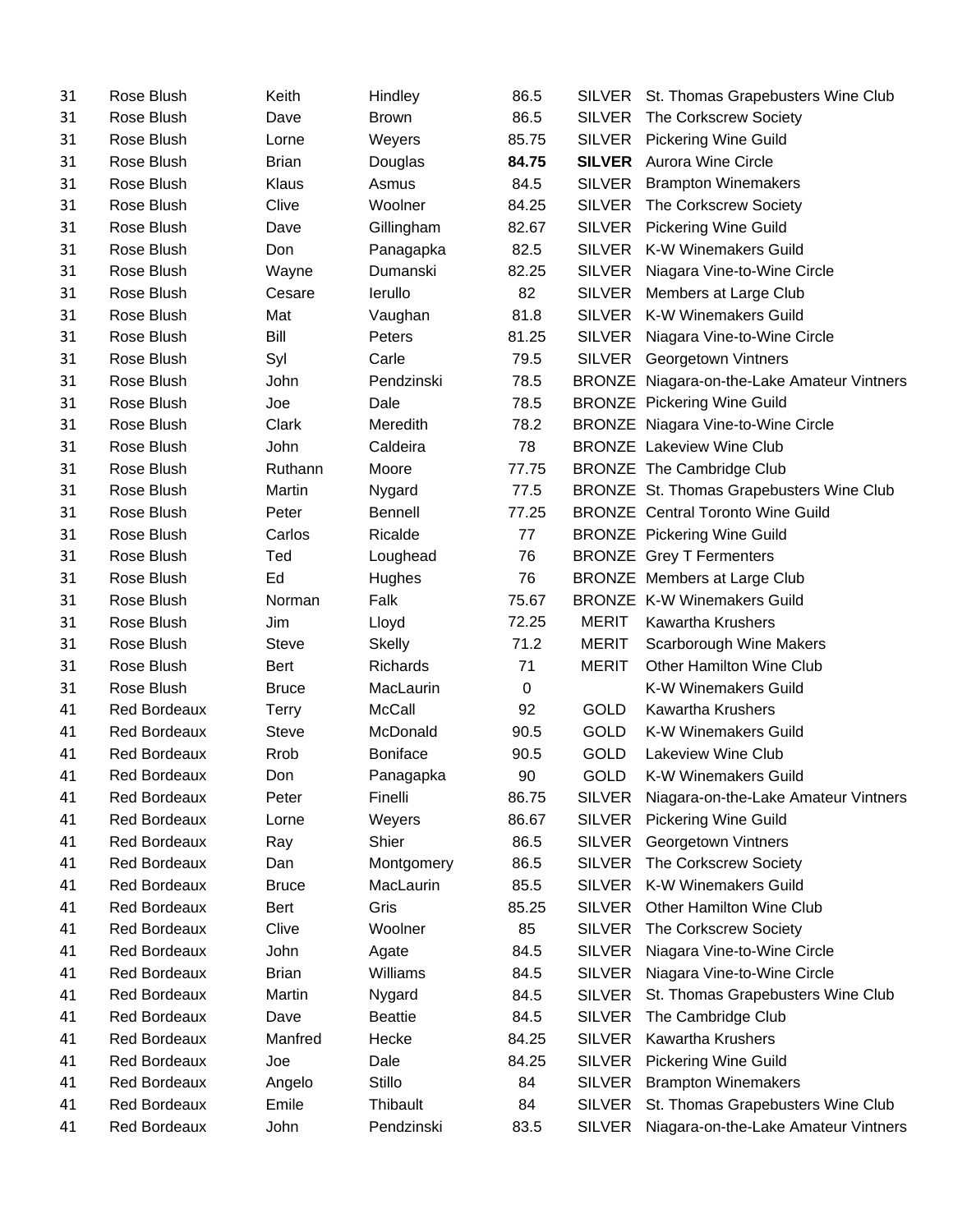| 41 | <b>Red Bordeaux</b> | Manuel        | Sousa           | 83.25 | <b>SILVER</b> | Lakeview Wine Club                          |
|----|---------------------|---------------|-----------------|-------|---------------|---------------------------------------------|
| 41 | <b>Red Bordeaux</b> | Tino          | Montopoli       | 83    | <b>SILVER</b> | <b>Kawartha Krushers</b>                    |
| 41 | <b>Red Bordeaux</b> | <b>Steve</b>  | Kampers         | 83    | <b>SILVER</b> | <b>West Toronto Vintners</b>                |
| 41 | <b>Red Bordeaux</b> | George        | Pikor           | 82.75 | <b>SILVER</b> | <b>Bytown Vintners</b>                      |
| 41 | <b>Red Bordeaux</b> | Jim           | Lloyd           | 82.75 | <b>SILVER</b> | <b>Kawartha Krushers</b>                    |
| 41 | Red Bordeaux        | Mat           | Vaughan         | 82.75 | <b>SILVER</b> | <b>K-W Winemakers Guild</b>                 |
| 41 | <b>Red Bordeaux</b> | Steven        | Quast           | 82.5  | <b>SILVER</b> | <b>Capital Amateur Winemakers</b>           |
| 41 | <b>Red Bordeaux</b> | <b>Dick</b>   | Beam            | 82.25 | SILVER        | St. Thomas Grapebusters Wine Club           |
| 41 | <b>Red Bordeaux</b> | Cameron       | Crowe           | 82    | <b>SILVER</b> | <b>Burlington Winemakers</b>                |
| 41 | <b>Red Bordeaux</b> | Tom           | Wood            | 81.25 | <b>SILVER</b> | <b>Humber Valley Vintners</b>               |
| 41 | <b>Red Bordeaux</b> | John          | Caldeira        | 81.25 | <b>SILVER</b> | <b>Lakeview Wine Club</b>                   |
| 41 | <b>Red Bordeaux</b> | Wayne         | Dodd            | 81    |               | SILVER Aurora Wine Circle                   |
| 41 | <b>Red Bordeaux</b> | <b>Bruno</b>  | Meneguzzi       | 80.75 | <b>SILVER</b> | <b>Humber Valley Vintners</b>               |
| 41 | <b>Red Bordeaux</b> | Jeremy        | Fedorsen        | 80.75 |               | SILVER Lakeview Wine Club                   |
| 41 | <b>Red Bordeaux</b> | John          | Romaniuk        | 80.5  | <b>SILVER</b> | <b>Aurora Wine Circle</b>                   |
| 41 | Red Bordeaux        | <b>Burton</b> | McClelland      | 80.5  | <b>SILVER</b> | <b>Kawartha Krushers</b>                    |
| 41 | <b>Red Bordeaux</b> | Clark         | Meredith        | 80.5  | <b>SILVER</b> | Niagara Vine-to-Wine Circle                 |
| 41 | <b>Red Bordeaux</b> | <b>Bryan</b>  | Pell            | 80.25 | <b>SILVER</b> | Growwine                                    |
| 41 | <b>Red Bordeaux</b> | Dan           | Ostler          | 80.25 | <b>SILVER</b> | <b>Pickering Wine Guild</b>                 |
| 41 | <b>Red Bordeaux</b> | <b>Bert</b>   | <b>Richards</b> | 80    | <b>SILVER</b> | Other Hamilton Wine Club                    |
| 41 | <b>Red Bordeaux</b> | Ken           | Snider          | 79.5  | <b>SILVER</b> | <b>Burlington Winemakers</b>                |
| 41 | <b>Red Bordeaux</b> | Luigi         | Giannetti       | 79.25 |               | <b>BRONZE</b> Members at Large Club         |
| 41 | <b>Red Bordeaux</b> | George        | Huckalo         | 79.25 |               | <b>BRONZE</b> Niagara Vine-to-Wine Circle   |
| 41 | <b>Red Bordeaux</b> | Manny         | Arruda          | 79    |               | <b>BRONZE</b> Lakeview Wine Club            |
| 41 | <b>Red Bordeaux</b> | Bill          | Thornton        | 79    |               | BRONZE St. Thomas Grapebusters Wine Club    |
| 41 | <b>Red Bordeaux</b> | Bert          | Fenner          | 79    |               | <b>BRONZE</b> Winemasters                   |
| 41 | <b>Red Bordeaux</b> | Don           | McLeod          | 79    |               | <b>BRONZE Winemasters</b>                   |
| 41 | <b>Red Bordeaux</b> | Mike          | Charlebois      | 78.75 |               | <b>BRONZE</b> Bytown Vintners               |
| 41 | <b>Red Bordeaux</b> | Marilyn       | Walters         | 78.75 |               | <b>BRONZE</b> Members at Large Club         |
| 41 | <b>Red Bordeaux</b> | Paul          | Ward            | 78.5  |               | <b>BRONZE</b> Growwine                      |
| 41 | <b>Red Bordeaux</b> | Ken           | Clark           | 78.5  |               | <b>BRONZE</b> Niagara Vine-to-Wine Circle   |
| 41 | <b>Red Bordeaux</b> | Pat           | Ison            | 78.25 |               | <b>BRONZE</b> Scarborough Wine Makers       |
| 41 | <b>Red Bordeaux</b> | Marco         | Locilento       | 78.25 | BRONZE Vinbon |                                             |
| 41 | <b>Red Bordeaux</b> | Horst         | Hofmann         | 78.25 |               | <b>BRONZE</b> Winemasters                   |
| 41 | <b>Red Bordeaux</b> | John          | VanDerMark      | 78    |               | <b>BRONZE</b> Niagara Vine-to-Wine Circle   |
| 41 | <b>Red Bordeaux</b> | Sandra        | <b>Boehler</b>  | 77.75 |               | <b>BRONZE</b> Burlington Winemakers         |
| 41 | <b>Red Bordeaux</b> | Dominic       | lerullo         | 77.75 |               | <b>BRONZE</b> Lakeview Wine Club            |
| 41 | <b>Red Bordeaux</b> | Gerry         | Den Hartogh     | 77.67 |               | BRONZE St. Thomas Grapebusters Wine Club    |
| 41 | <b>Red Bordeaux</b> | Phil          | <b>Bunn</b>     | 77.5  |               | <b>BRONZE</b> Brampton Winemakers           |
| 41 | <b>Red Bordeaux</b> | Charles       | Fajgenbaum      | 77.5  |               | <b>BRONZE</b> Central Toronto Wine Guild    |
| 41 | <b>Red Bordeaux</b> | Ed            | Hughes          | 77.5  |               | <b>BRONZE</b> Members at Large Club         |
| 41 | <b>Red Bordeaux</b> | Bill          | Peters          | 77.5  |               | BRONZE Niagara Vine-to-Wine Circle          |
| 41 | <b>Red Bordeaux</b> | Reg           | Jeffery         | 77    |               | <b>BRONZE</b> London Wine Pros              |
| 41 | <b>Red Bordeaux</b> | Wayne         | Dumanski        | 76.75 |               | BRONZE Niagara Vine-to-Wine Circle          |
| 41 | <b>Red Bordeaux</b> | Kevin         | Watson          | 76.75 |               | BRONZE Niagara-on-the-Lake Amateur Vintners |
| 41 | <b>Red Bordeaux</b> | Victor        | VanBeek         | 76.75 |               | <b>BRONZE</b> Other Hamilton Wine Club      |
| 41 | <b>Red Bordeaux</b> | Jim           | <b>CASEY</b>    | 76.5  |               | <b>BRONZE Winemasters</b>                   |
| 41 | <b>Red Bordeaux</b> | Chris         | Kreamer         | 76.25 |               | <b>BRONZE K-W Winemakers Guild</b>          |
|    |                     |               |                 |       |               |                                             |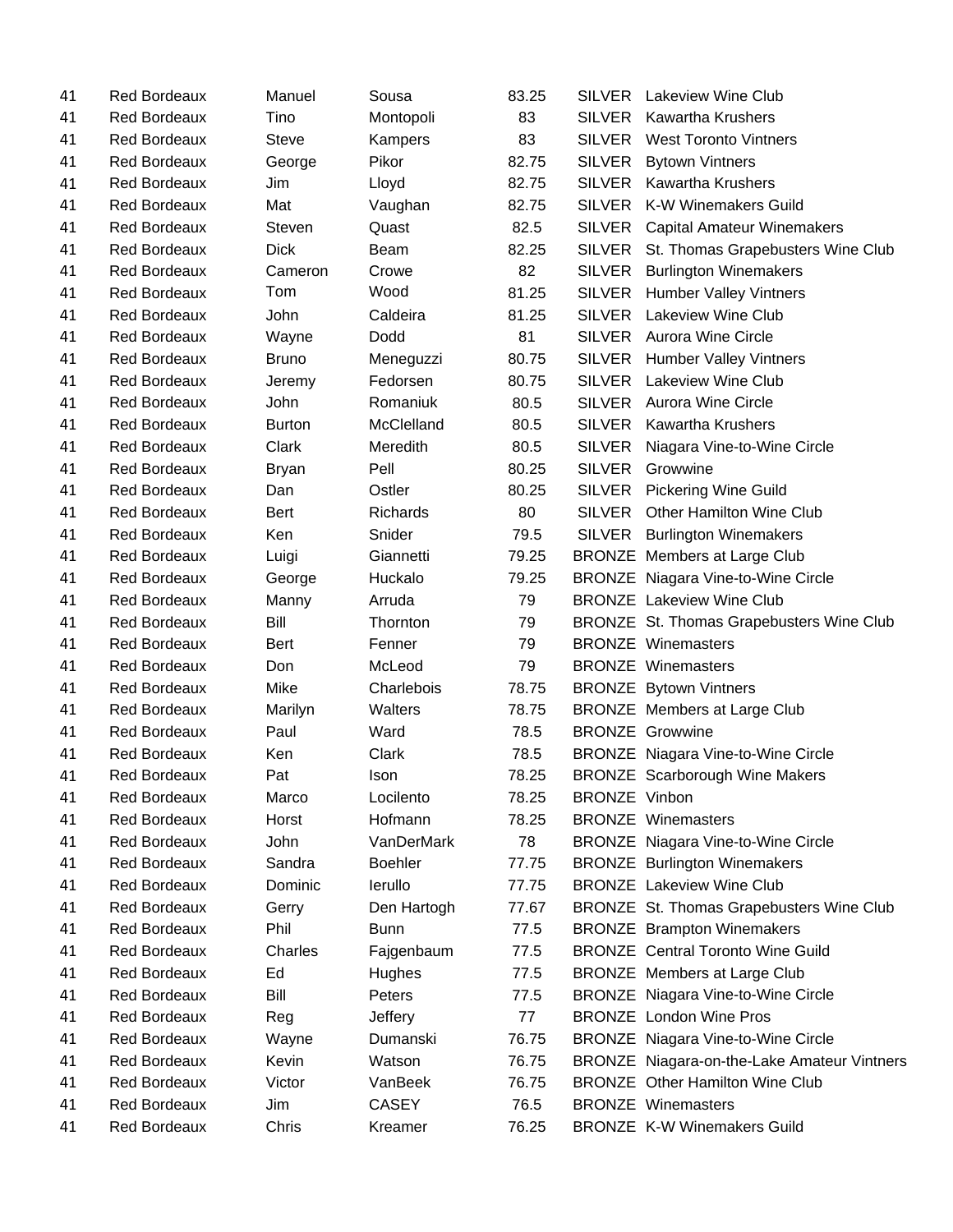| 41 | <b>Red Bordeaux</b> | Jim          | Webster         | 76.25 |               | BRONZE St. Thomas Grapebusters Wine Club    |
|----|---------------------|--------------|-----------------|-------|---------------|---------------------------------------------|
| 41 | <b>Red Bordeaux</b> | George       | <b>Bethune</b>  | 76    |               | BRONZE Niagara-on-the-Lake Amateur Vintners |
| 41 | Red Bordeaux        | Dave         | Bell            | 75.75 |               | <b>BRONZE</b> Aurora Wine Circle            |
| 41 | <b>Red Bordeaux</b> | Werner       | Lichtenberger   | 75.75 |               | <b>BRONZE</b> Other Hamilton Wine Club      |
| 41 | <b>Red Bordeaux</b> | Dan          | Stevenson       | 75.5  |               | <b>BRONZE</b> Niagara Vine-to-Wine Circle   |
| 41 | <b>Red Bordeaux</b> | Ivan         | Zuzek           | 75.5  |               | <b>BRONZE</b> Niagara Vine-to-Wine Circle   |
| 41 | <b>Red Bordeaux</b> | Larry        | Witzel          | 75.5  |               | <b>BRONZE</b> South Coast Wine Club         |
| 41 | <b>Red Bordeaux</b> | Maurice      | <b>Bettelli</b> | 75.25 |               | <b>BRONZE</b> Lakeview Wine Club            |
| 41 | <b>Red Bordeaux</b> | Doug         | Patchett        | 74.5  |               | <b>BRONZE</b> Burlington Winemakers         |
| 41 | Red Bordeaux        | Pete         | Mason           | 74.5  |               | <b>BRONZE K-W Winemakers Guild</b>          |
| 41 | <b>Red Bordeaux</b> | Phillip      | <b>Morris</b>   | 74.25 | <b>MERIT</b>  | Press Agents                                |
| 41 | <b>Red Bordeaux</b> | Scott        | Wilkins         | 74    | <b>MERIT</b>  | Members at Large Club                       |
| 41 | Red Bordeaux        | <b>Bruce</b> | <b>Drewitt</b>  | 74    | <b>MERIT</b>  | Niagara-on-the-Lake Amateur Vintners        |
| 41 | <b>Red Bordeaux</b> | Doug         | Sloane          | 73.5  | <b>MERIT</b>  | Prince Edward County Wine Club              |
| 41 | Red Bordeaux        | <b>Bruce</b> | Smith           | 73    | <b>MERIT</b>  | Niagara-on-the-Lake Amateur Vintners        |
| 41 | <b>Red Bordeaux</b> | <b>Dick</b>  | Clark           | 72.5  | <b>MERIT</b>  | Capital Amateur Winemakers                  |
| 41 | <b>Red Bordeaux</b> | Paul         | Wallace         | 71.5  | <b>MERIT</b>  | <b>Prince Edward County Wine Club</b>       |
| 42 | Pinot/Gamay         | <b>Steve</b> | Kampers         | 91.25 | <b>GOLD</b>   | <b>West Toronto Vintners</b>                |
| 42 | Pinot/Gamay         | Norman       | Falk            | 87.5  | <b>SILVER</b> | K-W Winemakers Guild                        |
| 42 | Pinot/Gamay         | Angelo       | Stillo          | 84.75 | <b>SILVER</b> | <b>Brampton Winemakers</b>                  |
| 42 | Pinot/Gamay         | George       | Pikor           | 84    | <b>SILVER</b> | <b>Bytown Vintners</b>                      |
| 42 | Pinot/Gamay         | Tino         | Montopoli       | 84    | <b>SILVER</b> | <b>Kawartha Krushers</b>                    |
| 42 | Pinot/Gamay         | <b>Brian</b> | Aziz            | 82.75 | <b>SILVER</b> | <b>London Wine Pros</b>                     |
| 42 | Pinot/Gamay         | Dan          | Stevenson       | 82.75 | <b>SILVER</b> | Niagara Vine-to-Wine Circle                 |
| 42 | Pinot/Gamay         | Bill         | Thornton        | 81.75 | <b>SILVER</b> | St. Thomas Grapebusters Wine Club           |
| 42 | Pinot/Gamay         | <b>Rick</b>  | Calderoni       | 81.67 | <b>SILVER</b> | Vinbon                                      |
| 42 | Pinot/Gamay         | Ed           | Hughes          | 81.5  | <b>SILVER</b> | Members at Large Club                       |
| 42 | Pinot/Gamay         | <b>Bruce</b> | MacLaurin       | 81.25 | <b>SILVER</b> | K-W Winemakers Guild                        |
| 42 | Pinot/Gamay         | Don          | Panagapka       | 81    | SILVER        | <b>K-W Winemakers Guild</b>                 |
| 42 | Pinot/Gamay         | <b>Steve</b> | McDonald        | 80.75 | <b>SILVER</b> | <b>K-W Winemakers Guild</b>                 |
| 42 | Pinot/Gamay         | George       | <b>Bethune</b>  | 80.75 | <b>SILVER</b> | Niagara-on-the-Lake Amateur Vintners        |
| 42 | Pinot/Gamay         | Reg          | Jeffery         | 80    | <b>SILVER</b> | <b>London Wine Pros</b>                     |
| 42 | Pinot/Gamay         | Dominic      | lerullo         | 79.75 |               | SILVER Lakeview Wine Club                   |
| 42 | Pinot/Gamay         | Clark        | Meredith        | 79.25 |               | <b>BRONZE</b> Niagara Vine-to-Wine Circle   |
| 42 | Pinot/Gamay         | <b>Brian</b> | Williams        | 78.75 |               | <b>BRONZE</b> Niagara Vine-to-Wine Circle   |
| 42 | Pinot/Gamay         | Emile        | Thibault        | 78.75 |               | BRONZE St. Thomas Grapebusters Wine Club    |
| 42 | Pinot/Gamay         | Dan          | Montgomery      | 78.75 |               | <b>BRONZE</b> The Corkscrew Society         |
| 42 | Pinot/Gamay         | Paul         | Ward            | 78.5  |               | <b>BRONZE Growwine</b>                      |
| 42 | Pinot/Gamay         | Mat          | Vaughan         | 78.5  |               | <b>BRONZE K-W Winemakers Guild</b>          |
| 42 | Pinot/Gamay         | Lorne        | Weyers          | 78.25 |               | <b>BRONZE</b> Pickering Wine Guild          |
| 42 | Pinot/Gamay         | Maurice      | <b>Bettelli</b> | 78    |               | <b>BRONZE</b> Lakeview Wine Club            |
| 42 | Pinot/Gamay         | Jean-Pierre  | Schoch          | 78    |               | <b>BRONZE The Corkscrew Society</b>         |
| 42 | Pinot/Gamay         | Chris        | Kreamer         | 77.75 |               | <b>BRONZE K-W Winemakers Guild</b>          |
| 42 | Pinot/Gamay         | Clive        | Woolner         | 77.75 |               | <b>BRONZE</b> The Corkscrew Society         |
| 42 | Pinot/Gamay         | Lorna        | Wong            | 77.25 |               | <b>BRONZE</b> Scarborough Wine Makers       |
| 42 | Pinot/Gamay         | <b>Bob</b>   | Stalder         | 76.5  |               | <b>BRONZE</b> The Corkscrew Society         |
| 42 | Pinot/Gamay         | Victor       | VanBeek         | 76.25 |               | <b>BRONZE</b> Other Hamilton Wine Club      |
| 42 | Pinot/Gamay         | Tom          | Wood            | 76    |               | <b>BRONZE</b> Humber Valley Vintners        |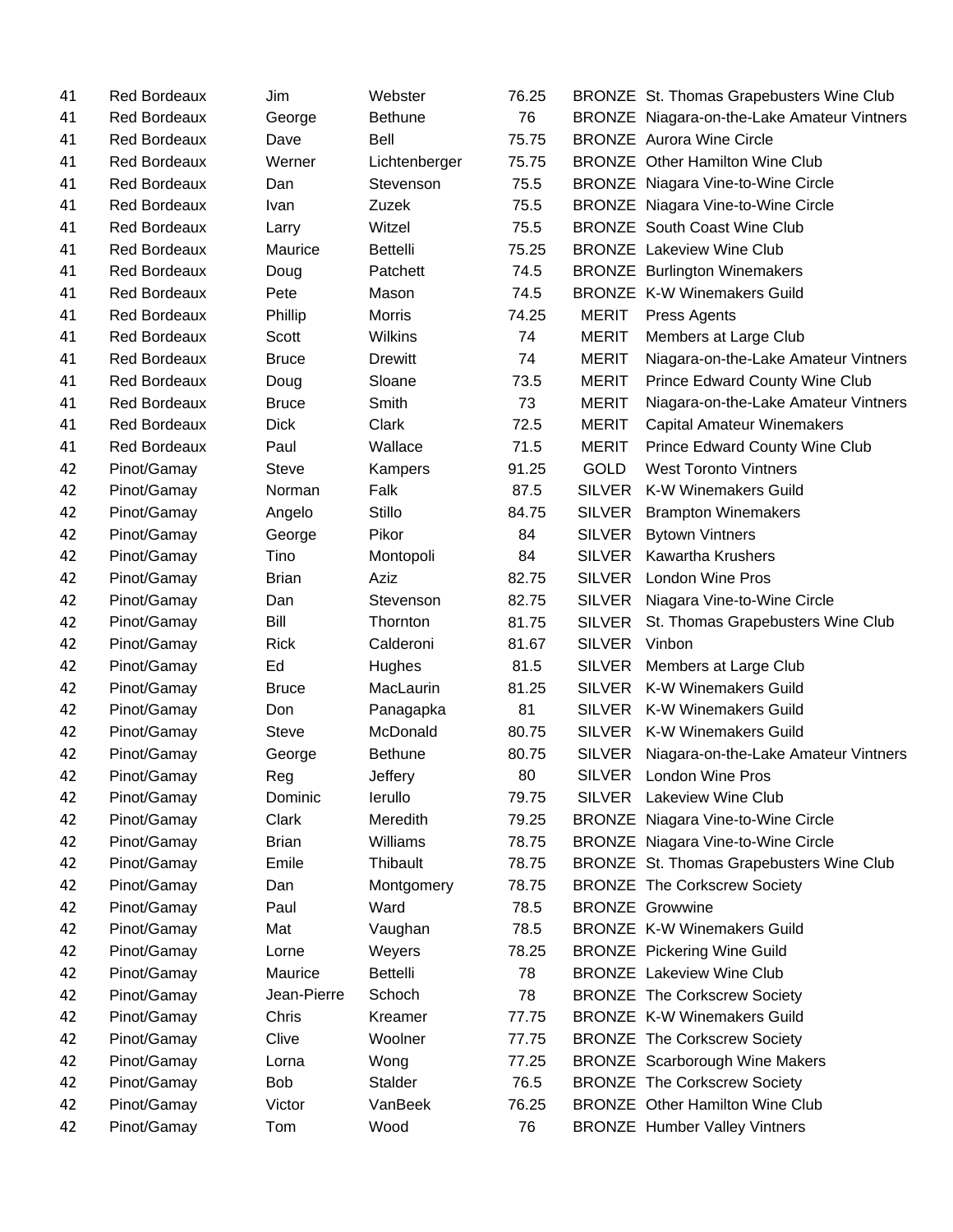| 42 | Pinot/Gamay             | Keith          | Hindley        | 75.5  |               | BRONZE St. Thomas Grapebusters Wine Club     |
|----|-------------------------|----------------|----------------|-------|---------------|----------------------------------------------|
| 42 | Pinot/Gamay             | <b>Rick</b>    | Caruso         | 74.75 |               | <b>BRONZE</b> Prince Edward County Wine Club |
| 42 | Pinot/Gamay             | <b>Burton</b>  | McClelland     | 74.25 | <b>MERIT</b>  | <b>Kawartha Krushers</b>                     |
| 42 | Pinot/Gamay             | Doug           | Patchett       | 73    | <b>MERIT</b>  | <b>Burlington Winemakers</b>                 |
| 42 | Pinot/Gamay             | <b>Bruce</b>   | <b>Drewitt</b> | 71.75 | <b>MERIT</b>  | Niagara-on-the-Lake Amateur Vintners         |
| 42 | Pinot/Gamay             | John           | Romaniuk       | 71    | <b>MERIT</b>  | <b>Aurora Wine Circle</b>                    |
| 42 | Pinot/Gamay             | Cesare         | lerullo        | 70    | <b>MERIT</b>  | Members at Large Club                        |
| 42 | Pinot/Gamay             | Jim            | Lloyd          | 0     |               | <b>Kawartha Krushers</b>                     |
| 42 | Pinot/Gamay             | <b>Stewart</b> | Wood           | 0     |               | <b>London Wine Pros</b>                      |
| 43 | <b>Red Non Vinifera</b> | Dan            | Stevenson      | 90.67 | GOLD          | Niagara Vine-to-Wine Circle                  |
| 43 | <b>Red Non Vinifera</b> | Klaus          | Asmus          | 90.5  | GOLD          | <b>Brampton Winemakers</b>                   |
| 43 | <b>Red Non Vinifera</b> | <b>Bert</b>    | Gris           | 87.25 | <b>SILVER</b> | Other Hamilton Wine Club                     |
| 43 | <b>Red Non Vinifera</b> | Chris          | Kreamer        | 86    | SILVER        | <b>K-W Winemakers Guild</b>                  |
| 43 | <b>Red Non Vinifera</b> | Dean           | Anderson       | 85.25 | <b>SILVER</b> | <b>Other Hamilton Wine Club</b>              |
| 43 | <b>Red Non Vinifera</b> | <b>Brian</b>   | Williams       | 84.5  | <b>SILVER</b> | Niagara Vine-to-Wine Circle                  |
| 43 | Red Non Vinifera        | Glen           | Graham         | 84.5  | <b>SILVER</b> | St. Thomas Grapebusters Wine Club            |
| 43 | <b>Red Non Vinifera</b> | Lorne          | Weyers         | 84.33 |               | SILVER Pickering Wine Guild                  |
| 43 | Red Non Vinifera        | Martin         | Nygard         | 82    | <b>SILVER</b> | St. Thomas Grapebusters Wine Club            |
| 43 | <b>Red Non Vinifera</b> | Gerry          | Den Hartogh    | 81.25 | <b>SILVER</b> | St. Thomas Grapebusters Wine Club            |
| 43 | <b>Red Non Vinifera</b> | Keith          | Hindley        | 81    | SILVER        | St. Thomas Grapebusters Wine Club            |
| 43 | Red Non Vinifera        | Ross           | Willson        | 80    | <b>SILVER</b> | <b>London Wine Pros</b>                      |
| 43 | <b>Red Non Vinifera</b> | John           | Pendzinski     | 80    | <b>SILVER</b> | Niagara-on-the-Lake Amateur Vintners         |
| 43 | <b>Red Non Vinifera</b> | Mat            | Vaughan        | 78.5  |               | <b>BRONZE K-W Winemakers Guild</b>           |
| 43 | <b>Red Non Vinifera</b> | Ed             | Hughes         | 78.5  |               | <b>BRONZE</b> Members at Large Club          |
| 43 | <b>Red Non Vinifera</b> | Scott          | Wilkins        | 76.75 |               | BRONZE Members at Large Club                 |
| 43 | Red Non Vinifera        | Don            | Panagapka      | 76.5  |               | <b>BRONZE K-W Winemakers Guild</b>           |
| 43 | Red Non Vinifera        | Don            | McLeod         | 76.25 |               | <b>BRONZE</b> Winemasters                    |
| 43 | Red Non Vinifera        | Bill           | Thornton       | 76    |               | BRONZE St. Thomas Grapebusters Wine Club     |
| 43 | Red Non Vinifera        | <b>Bryan</b>   | Pell           | 75.25 |               | <b>BRONZE</b> Growwine                       |
| 43 | <b>Red Non Vinifera</b> | Werner         | Lichtenberger  | 74    | <b>MERIT</b>  | <b>Other Hamilton Wine Club</b>              |
| 43 | Red Non Vinifera        | <b>Bruce</b>   | Smith          | 73.75 | <b>MERIT</b>  | Niagara-on-the-Lake Amateur Vintners         |
| 43 | Red Non Vinifera        | Wayne          | Dodd           | 72.33 | <b>MERIT</b>  | <b>Aurora Wine Circle</b>                    |
| 43 | Red Non Vinifera        | Clark          | Meredith       | 71    | <b>MERIT</b>  | Niagara Vine-to-Wine Circle                  |
| 43 | Red Non Vinifera        | Peter          | Bennell        |       |               | <b>Central Toronto Wine Guild</b>            |
| 44 | <b>Red Rhone Style</b>  | John           | Delagran       | 92    | GOLD          | <b>Kawartha Krushers</b>                     |
| 44 | <b>Red Rhone Style</b>  | Lorne          | Weyers         | 91    | GOLD          | Pickering Wine Guild                         |
| 44 | Red Rhone Style         | <b>Bruce</b>   | MacLaurin      | 90.25 | <b>GOLD</b>   | K-W Winemakers Guild                         |
| 44 | Red Rhone Style         | Paul           | Wallace        | 87    | <b>SILVER</b> | Prince Edward County Wine Club               |
| 44 | Red Rhone Style         | Paolo          | Francescangeli | 86.25 | <b>SILVER</b> | Vinbon                                       |
| 44 | Red Rhone Style         | Jim            | Lloyd          | 85.5  | <b>SILVER</b> | <b>Kawartha Krushers</b>                     |
| 44 | Red Rhone Style         | Tamio          | Tateno         | 85.25 | <b>SILVER</b> | South Coast Wine Club                        |
| 44 | Red Rhone Style         | Marilyn        | Walters        | 85    | <b>SILVER</b> | Members at Large Club                        |
| 44 | Red Rhone Style         | <b>Brian</b>   | Williams       | 85    | <b>SILVER</b> | Niagara Vine-to-Wine Circle                  |
| 44 | Red Rhone Style         | lan            | Short          | 84.75 | <b>SILVER</b> | <b>Humber Valley Vintners</b>                |
| 44 | Red Rhone Style         | Clive          | Woolner        | 84.75 | <b>SILVER</b> | The Corkscrew Society                        |
| 44 | Red Rhone Style         | Mat            | Vaughan        | 84.25 | <b>SILVER</b> | <b>K-W Winemakers Guild</b>                  |
| 44 | Red Rhone Style         | Martin         | Nygard         | 84    | <b>SILVER</b> | St. Thomas Grapebusters Wine Club            |
| 44 | Red Rhone Style         | George         | Huckalo        | 83.75 | <b>SILVER</b> | Niagara Vine-to-Wine Circle                  |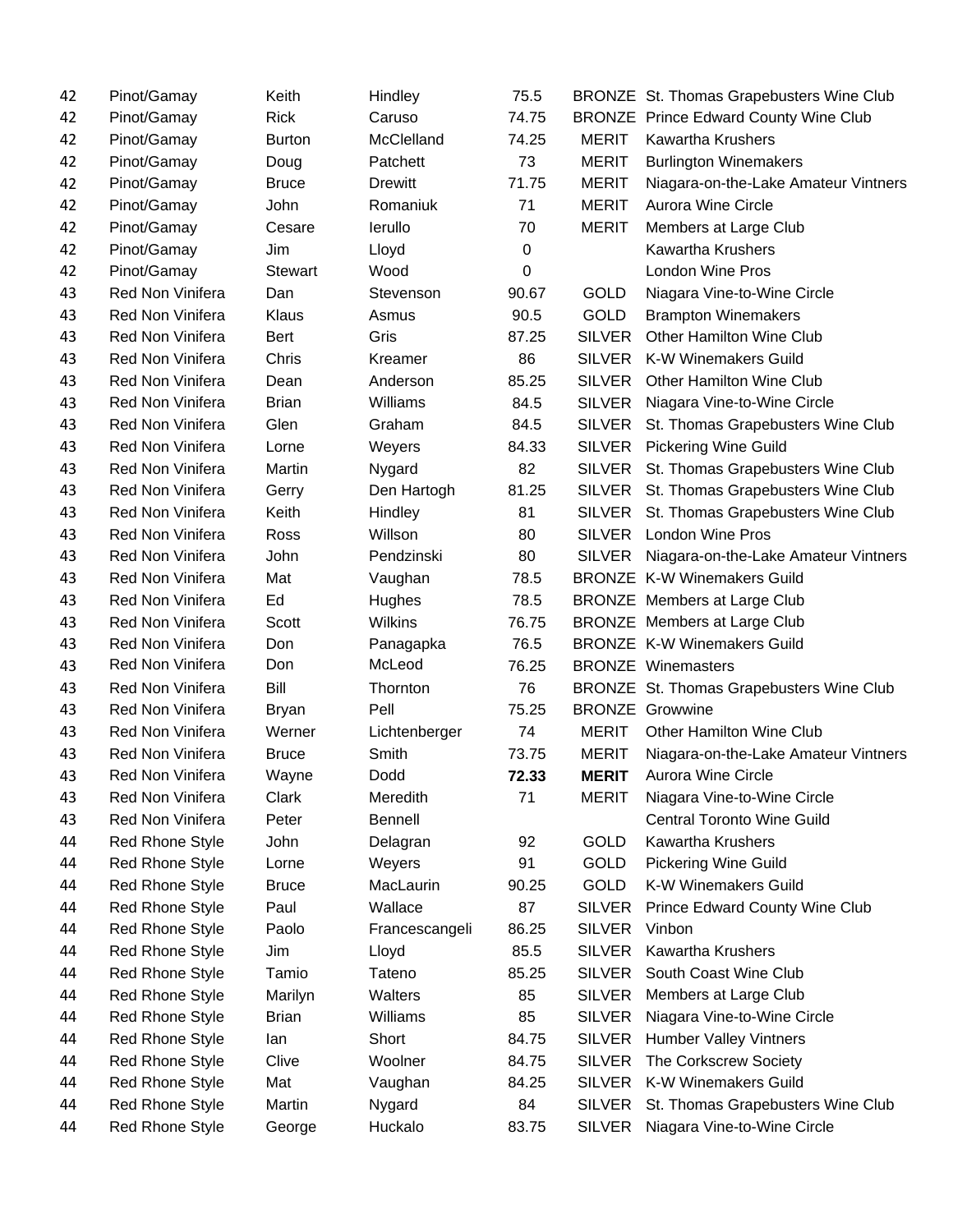| 44 | Red Rhone Style        | Wayne          | Martin          | 83.5  | <b>SILVER</b> | <b>Capital Amateur Winemakers</b>        |
|----|------------------------|----------------|-----------------|-------|---------------|------------------------------------------|
| 44 | <b>Red Rhone Style</b> | Pete           | Mason           | 83.5  | <b>SILVER</b> | K-W Winemakers Guild                     |
| 44 | <b>Red Rhone Style</b> | John           | Pendzinski      | 83.5  | <b>SILVER</b> | Niagara-on-the-Lake Amateur Vintners     |
| 44 | <b>Red Rhone Style</b> | Don            | Panagapka       | 83.25 | <b>SILVER</b> | K-W Winemakers Guild                     |
| 44 | <b>Red Rhone Style</b> | Jeremy         | Fedorsen        | 83    | <b>SILVER</b> | Lakeview Wine Club                       |
| 44 | <b>Red Rhone Style</b> | Dan            | Montgomery      | 83    | <b>SILVER</b> | The Corkscrew Society                    |
| 44 | <b>Red Rhone Style</b> | Bert           | Gris            | 82.5  | <b>SILVER</b> | Other Hamilton Wine Club                 |
| 44 | Red Rhone Style        | Keith          | Hindley         | 82.5  | SILVER        | St. Thomas Grapebusters Wine Club        |
| 44 | <b>Red Rhone Style</b> | Glenn          | Thomson         | 82.5  | <b>SILVER</b> | The Corkscrew Society                    |
| 44 | <b>Red Rhone Style</b> | Don            | Osmond          | 82.25 | <b>SILVER</b> | Georgetown Vintners                      |
| 44 | <b>Red Rhone Style</b> | Norman         | Falk            | 82.25 | <b>SILVER</b> | <b>K-W Winemakers Guild</b>              |
| 44 | <b>Red Rhone Style</b> | <b>Bruce</b>   | <b>Drewitt</b>  | 81.75 | <b>SILVER</b> | Niagara-on-the-Lake Amateur Vintners     |
| 44 | <b>Red Rhone Style</b> | <b>Steve</b>   | McDonald        | 81.5  | <b>SILVER</b> | K-W Winemakers Guild                     |
| 44 | <b>Red Rhone Style</b> | Lorna          | Wong            | 81.5  | <b>SILVER</b> | Scarborough Wine Makers                  |
| 44 | <b>Red Rhone Style</b> | John           | Dunlop          | 81.25 | <b>SILVER</b> | <b>Humber Valley Vintners</b>            |
| 44 | <b>Red Rhone Style</b> | Ray            | Shier           | 81    | <b>SILVER</b> | Georgetown Vintners                      |
| 44 | <b>Red Rhone Style</b> | <b>Nyal</b>    | Hope            | 80.5  |               | SILVER Aurora Wine Circle                |
| 44 | <b>Red Rhone Style</b> | Rick           | Reycraft        | 80.5  | <b>SILVER</b> | <b>Burlington Winemakers</b>             |
| 44 | <b>Red Rhone Style</b> | Bill           | Thornton        | 80.25 | <b>SILVER</b> | St. Thomas Grapebusters Wine Club        |
| 44 | <b>Red Rhone Style</b> | Glen           | Graham          | 79.75 | <b>SILVER</b> | St. Thomas Grapebusters Wine Club        |
| 44 | <b>Red Rhone Style</b> | Chris          | Kreamer         | 79    |               | <b>BRONZE K-W Winemakers Guild</b>       |
| 44 | <b>Red Rhone Style</b> | Dave           | <b>Beattie</b>  | 78.25 |               | <b>BRONZE</b> The Cambridge Club         |
| 44 | Red Rhone Style        | Dominic        | lerullo         | 77    |               | <b>BRONZE</b> Lakeview Wine Club         |
| 44 | <b>Red Rhone Style</b> | Jack           | Gootjes         | 77    |               | BRONZE St. Thomas Grapebusters Wine Club |
| 44 | <b>Red Rhone Style</b> | <b>Steve</b>   | Kampers         | 74    | <b>MERIT</b>  | <b>West Toronto Vintners</b>             |
| 44 | Red Rhone Style        | Max            | <b>Borrelli</b> | 71.5  | <b>MERIT</b>  | Vinbon                                   |
| 44 | <b>Red Rhone Style</b> | <b>Stewart</b> | Wood            | 67.75 |               | <b>London Wine Pros</b>                  |
| 45 | Other Red              | Maurice        | <b>Bettelli</b> | 91    | <b>GOLD</b>   | Lakeview Wine Club                       |
| 45 | Other Red              | Marilyn        | Walters         | 90    | <b>GOLD</b>   | Members at Large Club                    |
| 45 | Other Red              | Jim            | Lloyd           | 84.75 | <b>SILVER</b> | <b>Kawartha Krushers</b>                 |
| 45 | Other Red              | <b>Stewart</b> | Wood            | 84.75 | <b>SILVER</b> | <b>London Wine Pros</b>                  |
| 45 | <b>Other Red</b>       | Mike           | Charlebois      | 84.5  | <b>SILVER</b> | <b>Bytown Vintners</b>                   |
| 45 | Other Red              | Don            | Panagapka       | 84    | <b>SILVER</b> | <b>K-W Winemakers Guild</b>              |
| 45 | Other Red              | Klaus          | Asmus           | 83    | <b>SILVER</b> | <b>Brampton Winemakers</b>               |
| 45 | Other Red              | <b>Brian</b>   | Aziz            | 82.75 | <b>SILVER</b> | London Wine Pros                         |
| 45 | Other Red              | <b>Steve</b>   | McDonald        | 82.5  | <b>SILVER</b> | K-W Winemakers Guild                     |
| 45 | Other Red              | Keith          | <b>Bolton</b>   | 82.5  | <b>SILVER</b> | Scarborough Wine Makers                  |
| 45 | Other Red              | Dan            | Ostler          | 82    | <b>SILVER</b> | <b>Pickering Wine Guild</b>              |
| 45 | Other Red              | Carlos         | Ricalde         | 81.75 | <b>SILVER</b> | <b>Pickering Wine Guild</b>              |
| 45 | Other Red              | Mervin         | Quast           | 81.5  | <b>SILVER</b> | <b>Capital Amateur Winemakers</b>        |
| 45 | Other Red              | Chris          | Kreamer         | 81.25 | <b>SILVER</b> | K-W Winemakers Guild                     |
| 45 | Other Red              | Dave           | Gillingham      | 81.25 | <b>SILVER</b> | <b>Pickering Wine Guild</b>              |
| 45 | Other Red              | Jeremy         | Fedorsen        | 81    | <b>SILVER</b> | Lakeview Wine Club                       |
| 45 | Other Red              | Peter          | Finelli         | 81    | <b>SILVER</b> | Niagara-on-the-Lake Amateur Vintners     |
| 45 | Other Red              | Ruthann        | Moore           | 81    | <b>SILVER</b> | The Cambridge Club                       |
| 45 | Other Red              | John           | Pendzinski      | 80.75 | <b>SILVER</b> | Niagara-on-the-Lake Amateur Vintners     |
| 45 | Other Red              | <b>Steve</b>   | Kampers         | 80.75 | <b>SILVER</b> | <b>West Toronto Vintners</b>             |
| 45 | Other Red              | Martin         | Nygard          | 80.5  | SILVER        | St. Thomas Grapebusters Wine Club        |
|    |                        |                |                 |       |               |                                          |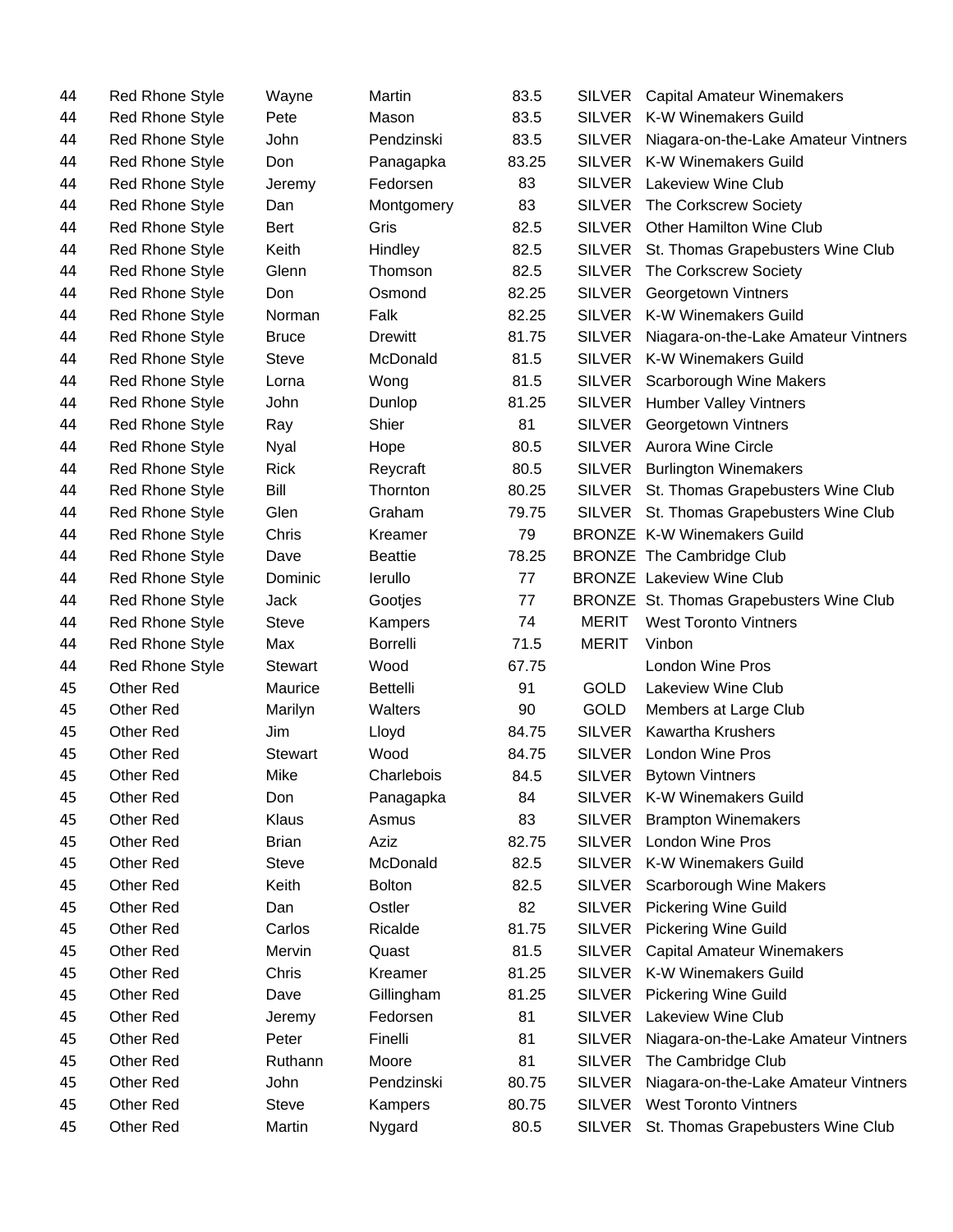| 45 | Other Red        | John          | Caldeira       | 80.25 | SILVER        | <b>Lakeview Wine Club</b>                    |
|----|------------------|---------------|----------------|-------|---------------|----------------------------------------------|
| 45 | <b>Other Red</b> | Dan           | Stevenson      | 80.25 | SILVER        | Niagara Vine-to-Wine Circle                  |
| 45 | Other Red        | John          | Romaniuk       | 80    |               | SILVER Aurora Wine Circle                    |
| 45 | Other Red        | Emile         | Thibault       | 80    | <b>SILVER</b> | St. Thomas Grapebusters Wine Club            |
| 45 | Other Red        | Len           | Sylvester      | 79.5  | <b>SILVER</b> | Members at Large Club                        |
| 45 | Other Red        | Charles       | Fajgenbaum     | 79    |               | <b>BRONZE</b> Central Toronto Wine Guild     |
| 45 | Other Red        | <b>Bruce</b>  | Drewitt        | 78.5  |               | BRONZE Niagara-on-the-Lake Amateur Vintners  |
| 45 | Other Red        | Jack          | Wolfe          | 78.25 |               | <b>BRONZE</b> Aurora Wine Circle             |
| 45 | Other Red        | John          | Delagran       | 78.25 |               | <b>BRONZE</b> Kawartha Krushers              |
| 45 | Other Red        | Mat           | Vaughan        | 77.75 |               | <b>BRONZE K-W Winemakers Guild</b>           |
| 45 | Other Red        | Joe           | Dale           | 77.5  |               | <b>BRONZE</b> Pickering Wine Guild           |
| 45 | Other Red        | Sandra        | <b>Boehler</b> | 77.25 |               | <b>BRONZE</b> Burlington Winemakers          |
| 45 | Other Red        | Bill          | Peters         | 77.25 |               | BRONZE Niagara Vine-to-Wine Circle           |
| 45 | Other Red        | Reg           | Jeffery        | 76.75 |               | <b>BRONZE</b> London Wine Pros               |
| 45 | Other Red        | <b>Rick</b>   | Caruso         | 76.5  |               | <b>BRONZE</b> Prince Edward County Wine Club |
| 45 | Other Red        | Pat           | Ison           | 76.5  |               | <b>BRONZE</b> Scarborough Wine Makers        |
| 45 | Other Red        | Lorne         | Weyers         | 76.25 |               | <b>BRONZE</b> Pickering Wine Guild           |
| 45 | Other Red        | Jim           | Howes          | 75.5  |               | <b>BRONZE</b> Scarborough Wine Makers        |
| 45 | Other Red        | Paul          | Wallace        | 74.75 |               | <b>BRONZE</b> Prince Edward County Wine Club |
| 45 | Other Red        | <b>Burton</b> | McClelland     | 74.67 |               | <b>BRONZE</b> Kawartha Krushers              |
| 45 | Other Red        | Manuel        | Sousa          | 74.25 | <b>MERIT</b>  | <b>Lakeview Wine Club</b>                    |
| 45 | Other Red        | Dominic       | lerullo        | 74    | <b>MERIT</b>  | Lakeview Wine Club                           |
| 45 | Other Red        | Cesare        | lerullo        | 73.75 | <b>MERIT</b>  | Members at Large Club                        |
| 45 | Other Red        | Luigi         | Giannetti      | 73.25 | <b>MERIT</b>  | Members at Large Club                        |
| 45 | Other Red        | <b>Bruno</b>  | Meneguzzi      | 72.75 | <b>MERIT</b>  | <b>Humber Valley Vintners</b>                |
| 45 | Other Red        | Tom           | Wood           | 69.5  | <b>MERIT</b>  | <b>Humber Valley Vintners</b>                |
| 45 | Other Red        | Werner        | Lichtenberger  | 0     |               | Other Hamilton Wine Club                     |
| 45 | Other Red        | Norman        | Falk           |       |               | K-W Winemakers Guild                         |
| 45 | Other Red        | <b>Brucce</b> | MacLaurin      |       |               | K-W Winemakers Guild                         |
| 45 | Other Red        | Ross          | Willson        |       |               | <b>London Wine Pros</b>                      |
| 46 | <b>Red Blend</b> | Peter         | Finelli        | 87    | <b>SILVER</b> | Niagara-on-the-Lake Amateur Vintners         |
| 46 | <b>Red Blend</b> | Bruce         | MacLaurin      | 86.5  | <b>SILVER</b> | K-W Winemakers Guild                         |
| 46 | <b>Red Blend</b> | Glen          | Graham         | 86    | <b>SILVER</b> | St. Thomas Grapebusters Wine Club            |
| 46 | <b>Red Blend</b> | Jim           | Lloyd          | 85.5  | <b>SILVER</b> | <b>Kawartha Krushers</b>                     |
| 46 | <b>Red Blend</b> | Tino          | Montopoli      | 85    | <b>SILVER</b> | <b>Kawartha Krushers</b>                     |
| 46 | <b>Red Blend</b> | Clark         | Meredith       | 84.5  | <b>SILVER</b> | Niagara Vine-to-Wine Circle                  |
| 46 | <b>Red Blend</b> | <b>Steve</b>  | <b>Skelly</b>  | 84.5  | <b>SILVER</b> | Scarborough Wine Makers                      |
| 46 | <b>Red Blend</b> | Dave          | <b>Beattie</b> | 84.25 | <b>SILVER</b> | The Cambridge Club                           |
| 46 | <b>Red Blend</b> | Ken           | Maley          | 83.25 | <b>SILVER</b> | <b>Kawartha Krushers</b>                     |
| 46 | <b>Red Blend</b> | Bert          | Gris           | 83.25 | <b>SILVER</b> | Other Hamilton Wine Club                     |
| 46 | <b>Red Blend</b> | Kevin         | Watson         | 82.75 | <b>SILVER</b> | Niagara-on-the-Lake Amateur Vintners         |
| 46 | <b>Red Blend</b> | Ed            | Hughes         | 82.75 | <b>SILVER</b> | Members at Large Club                        |
| 46 | <b>Red Blend</b> | Keith         | Hindley        | 82.75 | <b>SILVER</b> | St. Thomas Grapebusters Wine Club            |
| 46 | <b>Red Blend</b> | <b>Brian</b>  | Aziz           | 82.5  | <b>SILVER</b> | London Wine Pros                             |
| 46 | <b>Red Blend</b> | John          | Pendzinski     | 82    | <b>SILVER</b> | Niagara-on-the-Lake Amateur Vintners         |
| 46 | <b>Red Blend</b> | Ivan          | Zuzek          | 82    | <b>SILVER</b> | Niagara Vine-to-Wine Circle                  |
| 46 | <b>Red Blend</b> | Jack          | Gootjes        | 82    | <b>SILVER</b> | St. Thomas Grapebusters Wine Club            |
| 46 | <b>Red Blend</b> | Bill          | Thornton       | 82    | <b>SILVER</b> | St. Thomas Grapebusters Wine Club            |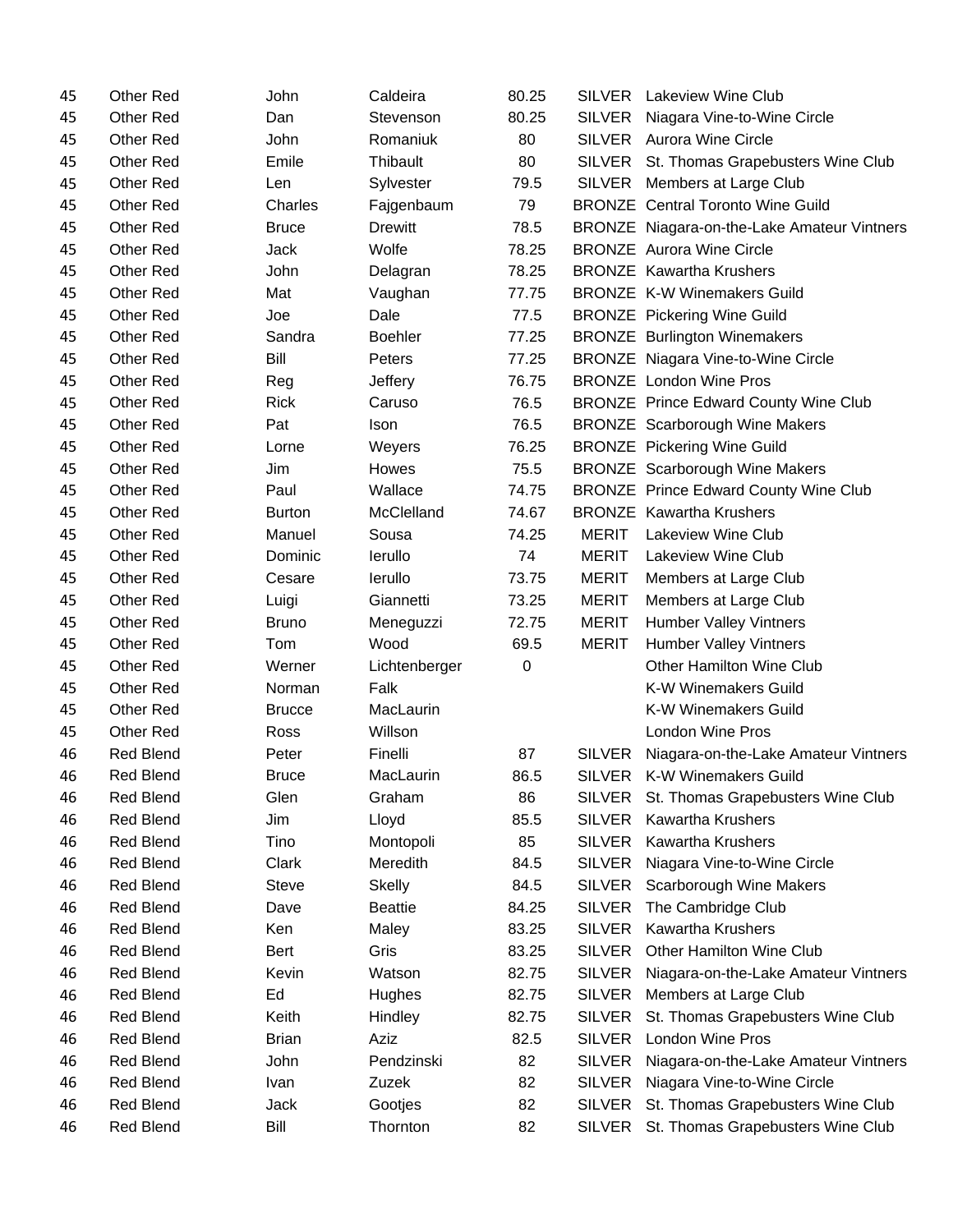| 46 | <b>Red Blend</b> | Emile           | Thibault       | 81.75 |               | SILVER St. Thomas Grapebusters Wine Club  |
|----|------------------|-----------------|----------------|-------|---------------|-------------------------------------------|
| 46 | <b>Red Blend</b> | Herb            | Taylor         | 81.5  | <b>SILVER</b> | South Coast Wine Club                     |
| 46 | <b>Red Blend</b> | Dave            | Gillingham     | 81.25 | <b>SILVER</b> | <b>Pickering Wine Guild</b>               |
| 46 | <b>Red Blend</b> | Sandra          | <b>Boehler</b> | 81    | <b>SILVER</b> | <b>Burlington Winemakers</b>              |
| 46 | <b>Red Blend</b> | Don             | Panagapka      | 81    | <b>SILVER</b> | <b>K-W Winemakers Guild</b>               |
| 46 | <b>Red Blend</b> | Chris           | Kreamer        | 80.5  | <b>SILVER</b> | <b>K-W Winemakers Guild</b>               |
| 46 | <b>Red Blend</b> | Mat             | Vaughan        | 80.5  | SILVER        | <b>K-W Winemakers Guild</b>               |
| 46 | <b>Red Blend</b> | <b>Bruce</b>    | <b>Drewitt</b> | 80.25 | <b>SILVER</b> | Niagara-on-the-Lake Amateur Vintners      |
| 46 | <b>Red Blend</b> | Michael         | Petric         | 79.75 | <b>SILVER</b> | <b>Brampton Winemakers</b>                |
| 46 | <b>Red Blend</b> | Dan             | Ostler         | 79    |               | <b>BRONZE</b> Pickering Wine Guild        |
| 46 | <b>Red Blend</b> | <b>Steve</b>    | McDonald       | 78.5  |               | <b>BRONZE K-W Winemakers Guild</b>        |
| 46 | <b>Red Blend</b> | Martin          | Nygard         | 78.33 |               | BRONZE St. Thomas Grapebusters Wine Club  |
| 46 | <b>Red Blend</b> | Steve           | Kampers        | 78.25 |               | <b>BRONZE</b> West Toronto Vintners       |
| 46 | <b>Red Blend</b> | Dan             | Stevenson      | 78    |               | <b>BRONZE</b> Niagara Vine-to-Wine Circle |
| 46 | <b>Red Blend</b> | Tamio           | Tateno         | 78    |               | <b>BRONZE</b> South Coast Wine Club       |
| 46 | <b>Red Blend</b> | Norman          | Falk           | 74.25 | <b>MERIT</b>  | <b>K-W Winemakers Guild</b>               |
| 46 | <b>Red Blend</b> | Dominic         | lerullo        | 74    | <b>MERIT</b>  | <b>Lakeview Wine Club</b>                 |
| 46 | <b>Red Blend</b> | Klaus           | Asmus          | 73.75 | <b>MERIT</b>  | <b>Brampton Winemakers</b>                |
| 51 | <b>Dessert</b>   | <b>Bruce</b>    | MacLaurin      | 91.5  | <b>GOLD</b>   | <b>K-W Winemakers Guild</b>               |
| 51 | <b>Dessert</b>   | Bill            | Thornton       | 91.5  | GOLD          | St. Thomas Grapebusters Wine Club         |
| 51 | <b>Dessert</b>   | Glen            | Graham         | 90.75 | GOLD          | St. Thomas Grapebusters Wine Club         |
| 51 | <b>Dessert</b>   | Shirley         | Vojin          | 90    | <b>GOLD</b>   | St. Thomas Grapebusters Wine Club         |
| 51 | <b>Dessert</b>   | <b>Steve</b>    | Kampers        | 89.75 | <b>GOLD</b>   | <b>West Toronto Vintners</b>              |
| 51 | <b>Dessert</b>   | Don             | Panagapka      | 88.75 | <b>SILVER</b> | <b>K-W Winemakers Guild</b>               |
| 51 | <b>Dessert</b>   | Martin          | Nygard         | 87.25 | <b>SILVER</b> | St. Thomas Grapebusters Wine Club         |
| 51 | <b>Dessert</b>   | Dan             | Stevenson      | 87    | <b>SILVER</b> | Niagara Vine-to-Wine Circle               |
| 51 | <b>Dessert</b>   | <b>Steve</b>    | McDonald       | 86.5  | <b>SILVER</b> | <b>K-W Winemakers Guild</b>               |
| 51 | <b>Dessert</b>   | Peter           | <b>Bennell</b> | 86.25 | <b>SILVER</b> | <b>Central Toronto Wine Guild</b>         |
| 51 | <b>Dessert</b>   | <b>Battista</b> | Calvieri       | 84.75 | <b>SILVER</b> | <b>Pickering Wine Guild</b>               |
| 51 | <b>Dessert</b>   | Ivan            | Zuzek          | 84.67 | <b>SILVER</b> | Niagara Vine-to-Wine Circle               |
| 51 | <b>Dessert</b>   | Pat             | Ison           | 83.5  | <b>SILVER</b> | Scarborough Wine Makers                   |
| 51 | Dessert          | Emile           | Thibault       | 83.25 | <b>SILVER</b> | St. Thomas Grapebusters Wine Club         |
| 51 | <b>Dessert</b>   | Steven          | Quast          | 83    | SILVER        | <b>Capital Amateur Winemakers</b>         |
| 51 | <b>Dessert</b>   | Don             | Osmond         | 83    | <b>SILVER</b> | Georgetown Vintners                       |
| 51 | <b>Dessert</b>   | Dave            | <b>Beattie</b> | 83    | <b>SILVER</b> | The Cambridge Club                        |
| 51 | <b>Dessert</b>   | <b>Brian</b>    | Aziz           | 82.5  | <b>SILVER</b> | <b>London Wine Pros</b>                   |
| 51 | <b>Dessert</b>   | <b>Brian</b>    | Williams       | 81    | SILVER        | Niagara Vine-to-Wine Circle               |
| 51 | <b>Dessert</b>   | <b>Steve</b>    | <b>Skelly</b>  | 79.25 |               | <b>BRONZE</b> Scarborough Wine Makers     |
| 51 | <b>Dessert</b>   | <b>Burton</b>   | McClelland     | 78.25 |               | <b>BRONZE</b> Kawartha Krushers           |
| 51 | <b>Dessert</b>   | Mat             | Vaughan        | 77.75 |               | <b>BRONZE K-W Winemakers Guild</b>        |
| 51 | <b>Dessert</b>   | Chris           | Kreamer        | 75    |               | <b>BRONZE K-W Winemakers Guild</b>        |
| 51 | <b>Dessert</b>   | Klaus           | Asmus          | 73.75 | <b>MERIT</b>  | <b>Brampton Winemakers</b>                |
| 51 | <b>Dessert</b>   | Charles         | Fajgenbaum     | 73.75 | <b>MERIT</b>  | <b>Central Toronto Wine Guild</b>         |
| 51 | <b>Dessert</b>   | <b>Bruce</b>    | <b>Drewitt</b> | 72    | <b>MERIT</b>  | Niagara-on-the-Lake Amateur Vintners      |
| 52 | Icewine Style    | Pavel           | Varadinek      | 91.25 | GOLD          | Niagara-on-the-Lake Amateur Vintners      |
| 52 | Icewine Style    | Ed              | Hughes         | 90.75 | GOLD          | Members at Large Club                     |
| 52 | Icewine Style    | Don             | Osmond         | 90.5  | <b>GOLD</b>   | Georgetown Vintners                       |
| 52 | Icewine Style    | George          | Huckalo        | 90.33 | GOLD          | Niagara Vine-to-Wine Circle               |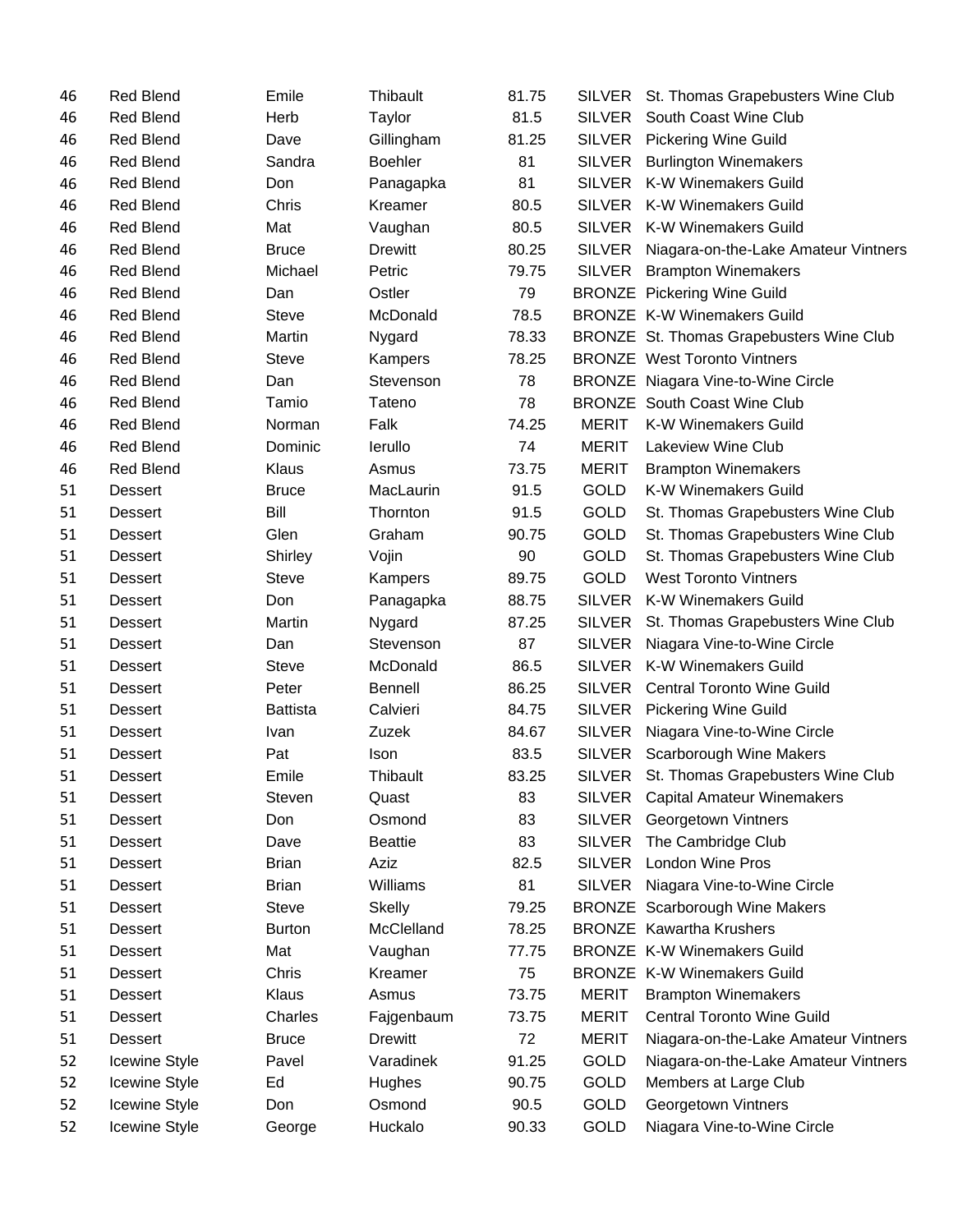| 52 | <b>Icewine Style</b> | Scott          | Wilkins        | 90    | GOLD          | Members at Large Club                        |
|----|----------------------|----------------|----------------|-------|---------------|----------------------------------------------|
| 52 | Icewine Style        | Martin         | Nygard         | 89.5  | GOLD          | St. Thomas Grapebusters Wine Club            |
| 52 | Icewine Style        | Victor         | VanBeek        | 88.67 | <b>SILVER</b> | <b>Other Hamilton Wine Club</b>              |
| 52 | Icewine Style        | <b>Steve</b>   | Kampers        | 86.5  | <b>SILVER</b> | <b>West Toronto Vintners</b>                 |
| 52 | Icewine Style        | John           | Pendzinski     | 84.25 | <b>SILVER</b> | Niagara-on-the-Lake Amateur Vintners         |
| 52 | Icewine Style        | Mat            | Vaughan        | 83.5  | <b>SILVER</b> | <b>K-W Winemakers Guild</b>                  |
| 52 | Icewine Style        | Alan           | Johnson        | 82    | <b>SILVER</b> | Niagara-on-the-Lake Amateur Vintners         |
| 52 | Icewine Style        | Ray            | Shier          | 81.5  | <b>SILVER</b> | Georgetown Vintners                          |
| 52 | Icewine Style        | Kevin          | Watson         | 80.75 | <b>SILVER</b> | Niagara-on-the-Lake Amateur Vintners         |
| 52 | Icewine Style        | Norman         | Falk           | 79.75 | <b>SILVER</b> | <b>K-W Winemakers Guild</b>                  |
| 52 | Icewine Style        | <b>Bruce</b>   | MacLaurin      | 78.75 |               | <b>BRONZE K-W Winemakers Guild</b>           |
| 52 | Icewine Style        | Emile          | Thibault       | 78.25 |               | BRONZE St. Thomas Grapebusters Wine Club     |
| 52 | Icewine Style        | Tino           | Montopoli      | 76.5  |               | <b>BRONZE</b> Kawartha Krushers              |
| 52 | Icewine Style        | Don            | Panagapka      | 75.75 |               | <b>BRONZE K-W Winemakers Guild</b>           |
| 52 | Icewine Style        | Bill           | Thornton       | 73.75 | <b>MERIT</b>  | St. Thomas Grapebusters Wine Club            |
| 52 | Icewine Style        | Paul           | Ward           | 73    | <b>MERIT</b>  | Growwine                                     |
| 53 | After Dinner         | Norman         | Falk           | 92.5  | GOLD          | <b>K-W Winemakers Guild</b>                  |
| 53 | After Dinner         | John           | VanDerMark     | 91.75 | <b>GOLD</b>   | Niagara Vine-to-Wine Circle                  |
| 53 | <b>After Dinner</b>  | <b>Steve</b>   | McDonald       | 91.25 | GOLD          | <b>K-W Winemakers Guild</b>                  |
| 53 | <b>After Dinner</b>  | Don            | Panagapka      | 91.25 | <b>GOLD</b>   | <b>K-W Winemakers Guild</b>                  |
| 53 | <b>After Dinner</b>  | Jim            | Lloyd          | 91    | <b>GOLD</b>   | <b>Kawartha Krushers</b>                     |
| 53 | <b>After Dinner</b>  | <b>Brian</b>   | Williams       | 91    | <b>GOLD</b>   | Niagara Vine-to-Wine Circle                  |
| 53 | After Dinner         | <b>Bruce</b>   | MacLaurin      | 90.75 | GOLD          | <b>K-W Winemakers Guild</b>                  |
| 53 | <b>After Dinner</b>  | Bill           | Thornton       | 90.25 | GOLD          | St. Thomas Grapebusters Wine Club            |
| 53 | After Dinner         | Dan            | Stevenson      | 90    | <b>GOLD</b>   | Niagara Vine-to-Wine Circle                  |
| 53 | After Dinner         | Peter          | <b>Bennell</b> | 89.33 | <b>SILVER</b> | <b>Central Toronto Wine Guild</b>            |
| 53 | After Dinner         | Ross           | Gosling        | 88.25 | <b>SILVER</b> | <b>Burlington Winemakers</b>                 |
| 53 | <b>After Dinner</b>  | <b>Bert</b>    | Richards       | 86    | <b>SILVER</b> | <b>Other Hamilton Wine Club</b>              |
| 53 | <b>After Dinner</b>  | Mervin         | Quast          | 85.67 | <b>SILVER</b> | <b>Capital Amateur Winemakers</b>            |
| 53 | After Dinner         | Klaus          | Asmus          | 84.5  | <b>SILVER</b> | <b>Brampton Winemakers</b>                   |
| 53 | <b>After Dinner</b>  | <b>Bruce</b>   | <b>Drewitt</b> | 84.5  | <b>SILVER</b> | Niagara-on-the-Lake Amateur Vintners         |
| 53 | After Dinner         | Manuel         | Sousa          | 84.25 | <b>SILVER</b> | Lakeview Wine Club                           |
| 53 | After Dinner         | George         | Huckalo        | 84.25 |               | SILVER Niagara Vine-to-Wine Circle           |
| 53 | <b>After Dinner</b>  | <b>Dick</b>    | Beam           | 83.5  | <b>SILVER</b> | St. Thomas Grapebusters Wine Club            |
| 53 | After Dinner         | <b>Brian</b>   | Aziz           | 83.25 | <b>SILVER</b> | <b>London Wine Pros</b>                      |
| 53 | After Dinner         | Victor         | VanBeek        | 83.25 | <b>SILVER</b> | <b>Other Hamilton Wine Club</b>              |
| 53 | After Dinner         | Joe            | Dale           | 83    | <b>SILVER</b> | <b>Pickering Wine Guild</b>                  |
| 53 | After Dinner         | Ed             | Hughes         | 82.75 | <b>SILVER</b> | Members at Large Club                        |
| 53 | After Dinner         | Tino           | Montopoli      | 80.5  | <b>SILVER</b> | <b>Kawartha Krushers</b>                     |
| 53 | <b>After Dinner</b>  | <b>Stewart</b> | Wood           | 79.5  | <b>SILVER</b> | <b>London Wine Pros</b>                      |
| 53 | After Dinner         | Wayne          | Dumanski       | 79.25 |               | BRONZE Niagara Vine-to-Wine Circle           |
| 53 | After Dinner         | Emile          | Thibault       | 79    |               | BRONZE St. Thomas Grapebusters Wine Club     |
| 53 | After Dinner         | Morley         | Mellen         | 78.5  |               | <b>BRONZE</b> The Cambridge Club             |
| 53 | After Dinner         | Jarmo          | Saari          | 78    |               | <b>BRONZE Growwine</b>                       |
| 53 | After Dinner         | Martin         | Nygard         | 78    |               | BRONZE St. Thomas Grapebusters Wine Club     |
| 53 | After Dinner         | Ivan           | Zuzek          | 77.25 |               | <b>BRONZE</b> Niagara Vine-to-Wine Circle    |
| 53 | After Dinner         | Glenn          | Thomson        | 76.25 |               | <b>BRONZE The Corkscrew Society</b>          |
| 53 | After Dinner         | <b>Rick</b>    | Caruso         | 75.5  |               | <b>BRONZE Prince Edward County Wine Club</b> |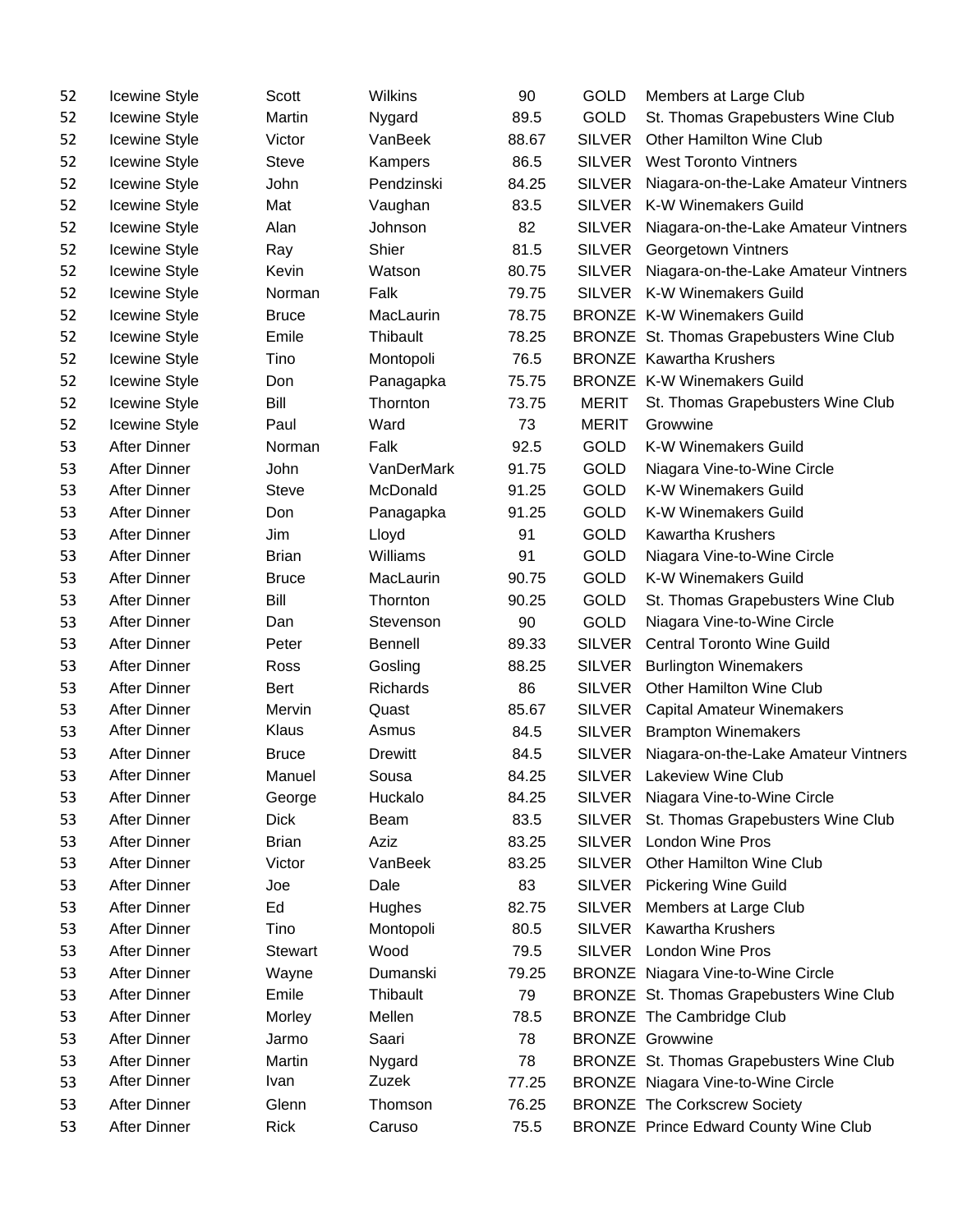| 53 | After Dinner         | Jim            | Webster        | 75    |               | BRONZE St. Thomas Grapebusters Wine Club    |
|----|----------------------|----------------|----------------|-------|---------------|---------------------------------------------|
| 53 | After Dinner         | Kevin          | Watson         | 74.25 | <b>MERIT</b>  | Niagara-on-the-Lake Amateur Vintners        |
| 53 | <b>After Dinner</b>  | Lorna          | Wong           | 74    | <b>MERIT</b>  | Scarborough Wine Makers                     |
| 61 | Social               | Steve          | Kampers        | 92.25 | <b>GOLD</b>   | <b>West Toronto Vintners</b>                |
| 61 | Social               | Don            | McLeod         | 91    | <b>GOLD</b>   | Winemasters                                 |
| 61 | Social               | Steve          | McDonald       | 90.75 | <b>GOLD</b>   | K-W Winemakers Guild                        |
| 61 | Social               | Klaus          | Asmus          | 90    | <b>GOLD</b>   | <b>Brampton Winemakers</b>                  |
| 61 | Social               | Manny          | Arruda         | 89    | <b>SILVER</b> | Lakeview Wine Club                          |
| 61 | Social               | <b>Bruce</b>   | MacLaurin      | 87.5  | <b>SILVER</b> | <b>K-W Winemakers Guild</b>                 |
| 61 | Social               | Tim            | White          | 86.75 | <b>SILVER</b> | Winemasters                                 |
| 61 | Social               | Manfred        | Hecke          | 86.5  | <b>SILVER</b> | <b>Kawartha Krushers</b>                    |
| 61 | Social               | Len            | Sylvester      | 84    | <b>SILVER</b> | Members at Large Club                       |
| 61 | Social               | <b>Steve</b>   | <b>Skelly</b>  | 83.25 | <b>SILVER</b> | Scarborough Wine Makers                     |
| 61 | Social               | Mat            | Vaughan        | 83    | <b>SILVER</b> | <b>K-W Winemakers Guild</b>                 |
| 61 | Social               | Mervin         | Quast          | 82.25 | <b>SILVER</b> | <b>Capital Amateur Winemakers</b>           |
| 61 | Social               | Glen           | Graham         | 82.25 | <b>SILVER</b> | St. Thomas Grapebusters Wine Club           |
| 61 | Social               | Wayne          | Dumanski       | 81    | <b>SILVER</b> | Niagara Vine-to-Wine Circle                 |
| 61 | Social               | Bert           | Gris           | 81    | <b>SILVER</b> | <b>Other Hamilton Wine Club</b>             |
| 61 | Social               | Bill           | Thornton       | 80.5  | <b>SILVER</b> | St. Thomas Grapebusters Wine Club           |
| 61 | Social               | Dave           | <b>Brown</b>   | 80.5  | <b>SILVER</b> | The Corkscrew Society                       |
| 61 | Social               | <b>Burton</b>  | McClelland     | 80.25 | <b>SILVER</b> | <b>Kawartha Krushers</b>                    |
| 61 | Social               | Dominic        | lerullo        | 80.25 | <b>SILVER</b> | Lakeview Wine Club                          |
| 61 | Social               | Patti          | Polfuss        | 79.25 |               | <b>BRONZE</b> The Cambridge Club            |
| 61 | Social               | John           | VanDerMark     | 79    |               | <b>BRONZE</b> Niagara Vine-to-Wine Circle   |
| 61 | Social               | Jack           | Gootjes        | 77.25 |               | BRONZE St. Thomas Grapebusters Wine Club    |
| 61 | Social               | Don            | Panagapka      | 76.75 |               | <b>BRONZE K-W Winemakers Guild</b>          |
| 61 | Social               | <b>Bruce</b>   | Drewitt        | 76    |               | BRONZE Niagara-on-the-Lake Amateur Vintners |
| 61 | Social               | Ed             | Hughes         | 73.5  | <b>MERIT</b>  | Members at Large Club                       |
| 61 | Social               | Jill           | Hindley        | 73.25 | <b>MERIT</b>  | St. Thomas Grapebusters Wine Club           |
| 61 | Social               | Peter          | <b>Bennell</b> | 72    | <b>MERIT</b>  | <b>Central Toronto Wine Guild</b>           |
| 61 | Social               | Norman         | Falk           | 71.33 | <b>MERIT</b>  | K-W Winemakers Guild                        |
| 61 | Social               | Jim            | Lloyd          | 68    |               | <b>Kawartha Krushers</b>                    |
| 62 | <b>Country Table</b> | Martin         | Nygard         | 91.75 | <b>GOLD</b>   | St. Thomas Grapebusters Wine Club           |
| 62 | <b>Country Table</b> | Bill           | Thornton       | 90.75 | GOLD          | St. Thomas Grapebusters Wine Club           |
| 62 | <b>Country Table</b> | Steve          | McDonald       | 90    | <b>GOLD</b>   | K-W Winemakers Guild                        |
| 62 | <b>Country Table</b> | Pat            | Ison           | 84.75 | <b>SILVER</b> | Scarborough Wine Makers                     |
| 62 | <b>Country Table</b> | Don            | Panagapka      | 84.67 | <b>SILVER</b> | K-W Winemakers Guild                        |
| 62 | <b>Country Table</b> | Klaus          | Asmus          | 84    | <b>SILVER</b> | <b>Brampton Winemakers</b>                  |
| 62 | <b>Country Table</b> | Dan            | Stevenson      | 84    | <b>SILVER</b> | Niagara Vine-to-Wine Circle                 |
| 62 | <b>Country Table</b> | <b>Bert</b>    | Fenner         | 83.75 | <b>SILVER</b> | Winemasters                                 |
| 62 | <b>Country Table</b> | <b>Nyal</b>    | Hope           | 83.5  | <b>SILVER</b> | Aurora Wine Circle                          |
| 62 | <b>Country Table</b> | Jarmo          | Saari          | 83.5  | <b>SILVER</b> | Growwine                                    |
| 62 | <b>Country Table</b> | Eileen         | <b>Belfour</b> | 83.25 | <b>SILVER</b> | Growwine                                    |
| 62 | <b>Country Table</b> | <b>Stewart</b> | Wood           | 81.25 | <b>SILVER</b> | <b>London Wine Pros</b>                     |
| 62 | <b>Country Table</b> | Jimmy          | <b>Brown</b>   | 80    | <b>SILVER</b> | <b>Grey T Fermenters</b>                    |
| 62 | <b>Country Table</b> | <b>Bruce</b>   | MacLaurin      | 79    |               | <b>BRONZE K-W Winemakers Guild</b>          |
| 62 | <b>Country Table</b> | Shirley        | Vojin          | 77.25 |               | BRONZE St. Thomas Grapebusters Wine Club    |
| 62 | <b>Country Table</b> | Steven         | Quast          | 77    |               | <b>BRONZE</b> Capital Amateur Winemakers    |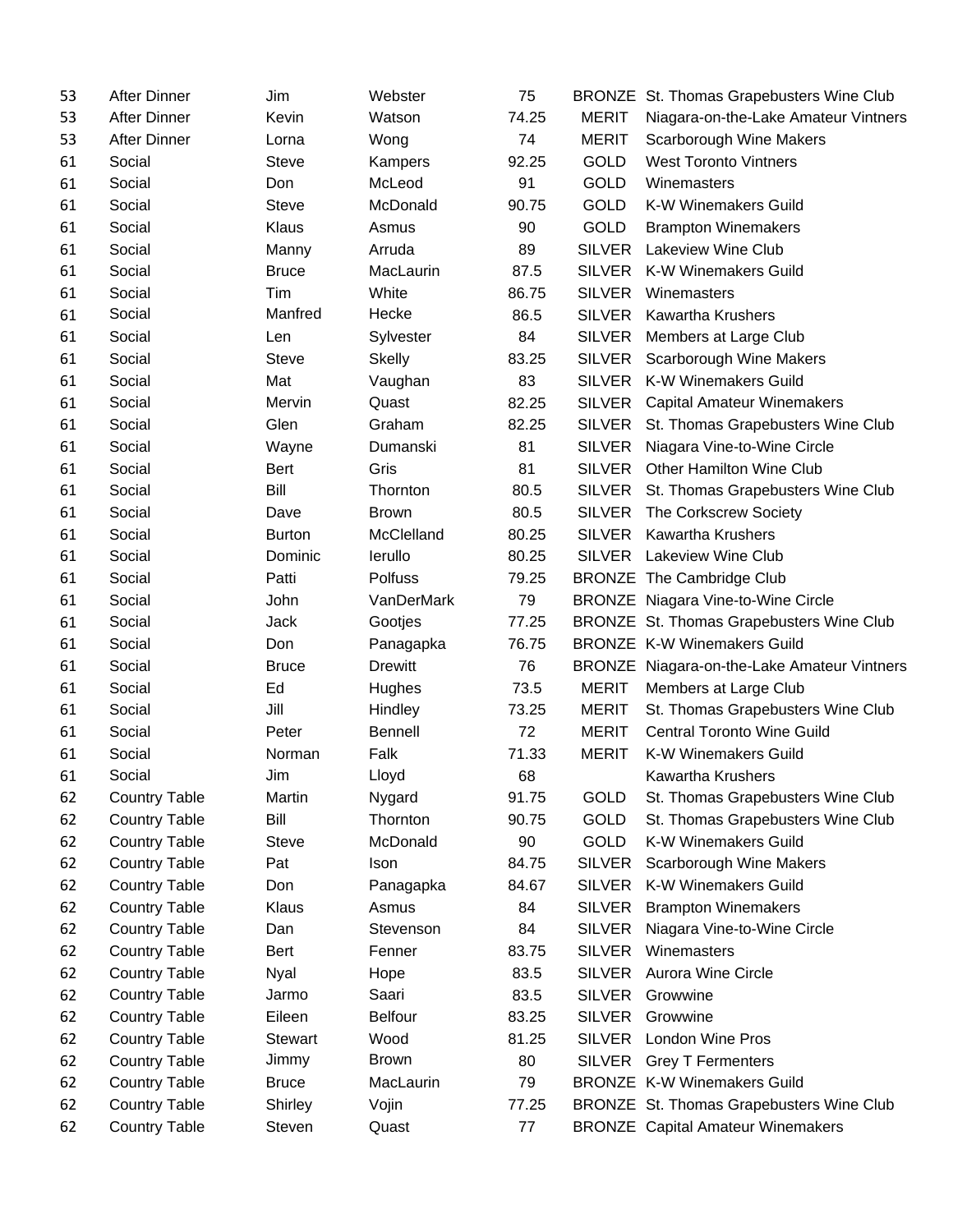| 62 | <b>Country Table</b>  | Ken            | Clark          | 75.25 |               | <b>BRONZE</b> Niagara Vine-to-Wine Circle    |
|----|-----------------------|----------------|----------------|-------|---------------|----------------------------------------------|
| 62 | <b>Country Table</b>  | Ross           | Willson        | 75    |               | <b>BRONZE</b> London Wine Pros               |
| 62 | <b>Country Table</b>  | Mike           | Charlebois     | 73.25 | <b>MERIT</b>  | <b>Bytown Vintners</b>                       |
| 62 | <b>Country Table</b>  | Jim            | Webster        | 73.25 | <b>MERIT</b>  | St. Thomas Grapebusters Wine Club            |
| 62 | <b>Country Table</b>  | Pavel          | Varadinek      | 72.25 | <b>MERIT</b>  | Niagara-on-the-Lake Amateur Vintners         |
| 62 | <b>Country Table</b>  | Norman         | Falk           | 72    | <b>MERIT</b>  | K-W Winemakers Guild                         |
| 63 | <b>Country Social</b> | Dan            | Stevenson      | 91    | <b>GOLD</b>   | Niagara Vine-to-Wine Circle                  |
| 63 | <b>Country Social</b> | Steve          | McDonald       | 90.75 | <b>GOLD</b>   | K-W Winemakers Guild                         |
| 63 | <b>Country Social</b> | Don            | Panagapka      | 90.5  | <b>GOLD</b>   | <b>K-W Winemakers Guild</b>                  |
| 63 | <b>Country Social</b> | Norman         | Falk           | 90.25 | <b>GOLD</b>   | <b>K-W Winemakers Guild</b>                  |
| 63 | <b>Country Social</b> | Bill           | Peters         | 90    | <b>GOLD</b>   | Niagara Vine-to-Wine Circle                  |
| 63 | <b>Country Social</b> | Martin         | Nygard         | 86.33 | <b>SILVER</b> | St. Thomas Grapebusters Wine Club            |
| 63 | <b>Country Social</b> | John           | Pendzinski     | 84.25 | <b>SILVER</b> | Niagara-on-the-Lake Amateur Vintners         |
| 63 | <b>Country Social</b> | Bill           | Thornton       | 83    | <b>SILVER</b> | St. Thomas Grapebusters Wine Club            |
| 63 | <b>Country Social</b> | Shirley        | Vojin          | 82.33 | <b>SILVER</b> | St. Thomas Grapebusters Wine Club            |
| 63 | <b>Country Social</b> | Ruthann        | Moore          | 81.5  | <b>SILVER</b> | The Cambridge Club                           |
| 63 | <b>Country Social</b> | Victor         | VanBeek        | 81    | <b>SILVER</b> | Other Hamilton Wine Club                     |
| 63 | <b>Country Social</b> | Wayne          | Dodd           | 80.25 | <b>SILVER</b> | <b>Aurora Wine Circle</b>                    |
| 63 | <b>Country Social</b> | Mat            | Vaughan        | 79.75 |               | SILVER K-W Winemakers Guild                  |
| 63 | <b>Country Social</b> | Doug           | Sloane         | 78.5  |               | <b>BRONZE Prince Edward County Wine Club</b> |
| 63 | <b>Country Social</b> | Mervin         | Quast          | 78.25 |               | <b>BRONZE</b> Capital Amateur Winemakers     |
| 63 | <b>Country Social</b> | <b>Bruce</b>   | Drewitt        | 78    |               | BRONZE Niagara-on-the-Lake Amateur Vintners  |
| 63 | <b>Country Social</b> | Lorna          | Wong           | 77.75 |               | <b>BRONZE</b> Scarborough Wine Makers        |
| 63 | <b>Country Social</b> | Jim            | Lloyd          | 77.5  |               | <b>BRONZE</b> Kawartha Krushers              |
| 63 | <b>Country Social</b> | John           | VanDerMark     | 77.5  |               | BRONZE Niagara Vine-to-Wine Circle           |
| 63 | <b>Country Social</b> | <b>Bert</b>    | Richards       | 77.5  |               | <b>BRONZE</b> Other Hamilton Wine Club       |
| 63 | <b>Country Social</b> | Pat            | Ison           | 77.25 |               | <b>BRONZE</b> Scarborough Wine Makers        |
| 63 | <b>Country Social</b> | <b>Stewart</b> | Wood           | 77    |               | <b>BRONZE</b> London Wine Pros               |
| 63 | <b>Country Social</b> | Glen           | Graham         | 77    |               | BRONZE St. Thomas Grapebusters Wine Club     |
| 63 | <b>Country Social</b> | Syl            | Carle          | 76.75 |               | <b>BRONZE</b> Georgetown Vintners            |
| 63 | <b>Country Social</b> | <b>Brian</b>   | Williams       | 76.25 |               | <b>BRONZE</b> Niagara Vine-to-Wine Circle    |
| 63 | <b>Country Social</b> | Peter          | <b>Bennell</b> | 76    |               | <b>BRONZE</b> Central Toronto Wine Guild     |
| 63 | <b>Country Social</b> | Gerry          | Den Hartogh    | 76    |               | BRONZE St. Thomas Grapebusters Wine Club     |
| 63 | <b>Country Social</b> | Don            | McLeod         | 75.25 |               | <b>BRONZE</b> Winemasters                    |
| 63 | <b>Country Social</b> | Paul           | Williams       | 75    |               | <b>BRONZE</b> Scarborough Wine Makers        |
| 63 | <b>Country Social</b> | Victor         | VanBeek        | 74.33 | <b>MERIT</b>  | Other Hamilton Wine Club                     |
| 63 | <b>Country Social</b> | John           | Romaniuk       | 73.5  | <b>MERIT</b>  | <b>Aurora Wine Circle</b>                    |
| 63 | <b>Country Social</b> | Tim            | White          | 71.25 | <b>MERIT</b>  | Winemasters                                  |
| 63 | <b>Country Social</b> | Steve          | <b>Skelly</b>  | 0     |               | Scarborough Wine Makers                      |
| 64 | <b>Sparkling Wine</b> | Jim            | Lloyd          | 91    | <b>GOLD</b>   | <b>Kawartha Krushers</b>                     |
| 64 | <b>Sparkling Wine</b> | Ken            | Vojin          | 91    | GOLD          | St. Thomas Grapebusters Wine Club            |
| 64 | <b>Sparkling Wine</b> | Gary           | Frankow        | 90.4  | <b>GOLD</b>   | The Corkscrew Society                        |
| 64 | <b>Sparkling Wine</b> | Martin         | Nygard         | 88.25 | <b>SILVER</b> | St. Thomas Grapebusters Wine Club            |
| 64 | <b>Sparkling Wine</b> | Bill           | Thornton       | 87    | <b>SILVER</b> | St. Thomas Grapebusters Wine Club            |
| 64 | <b>Sparkling Wine</b> | Emile          | Thibault       | 86.2  | <b>SILVER</b> | St. Thomas Grapebusters Wine Club            |
| 64 | Sparkling Wine        | <b>Bob</b>     | Stalder        | 85.5  | <b>SILVER</b> | The Corkscrew Society                        |
| 64 | <b>Sparkling Wine</b> | Clark          | Meredith       | 84    | <b>SILVER</b> | Niagara Vine-to-Wine Circle                  |
| 64 | Sparkling Wine        | <b>Stewart</b> | Wood           | 81.75 | <b>SILVER</b> | London Wine Pros                             |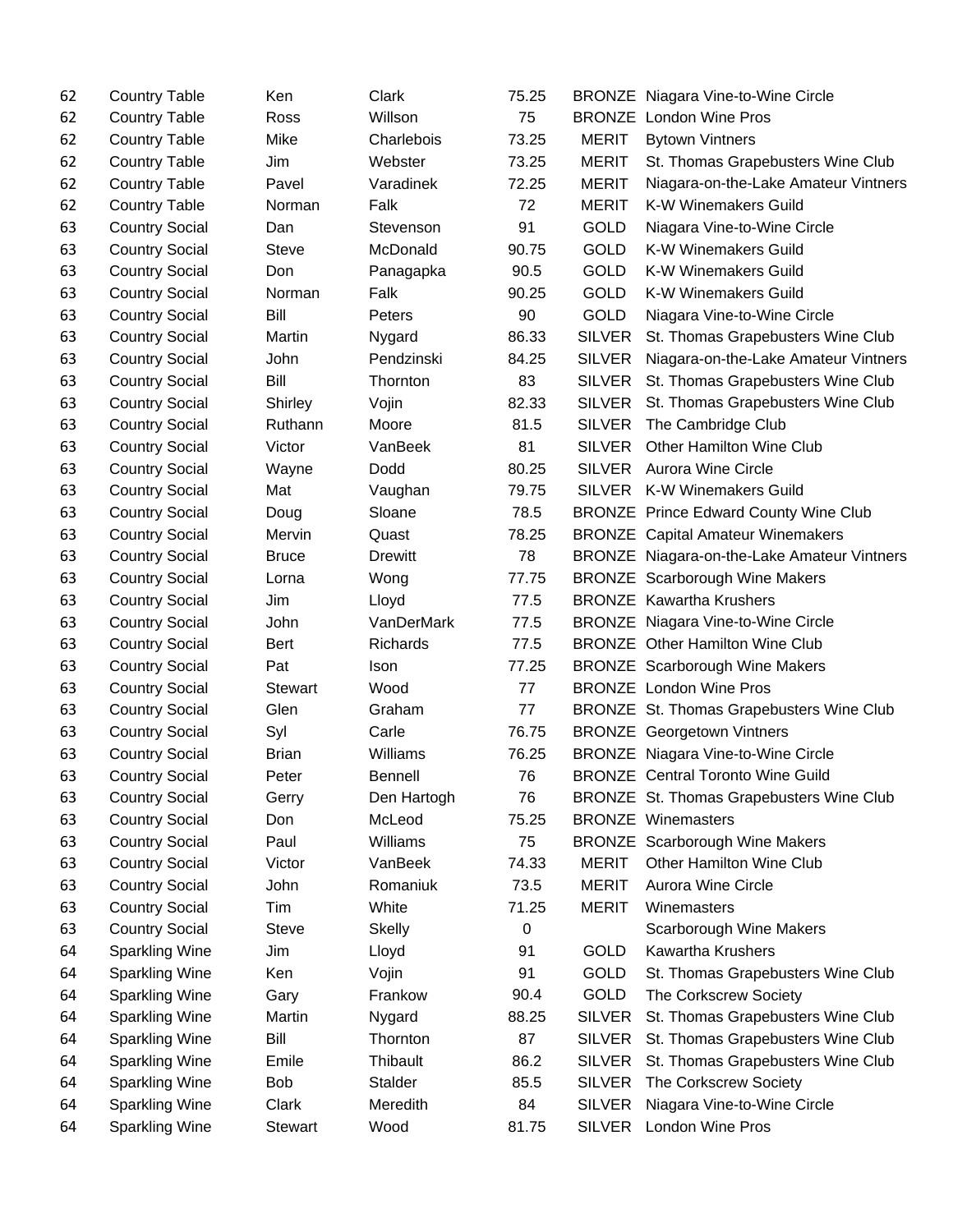| 64 | <b>Sparkling Wine</b>          | <b>Burton</b> | McClelland     | 81.25            | SILVER        | <b>Kawartha Krushers</b>             |
|----|--------------------------------|---------------|----------------|------------------|---------------|--------------------------------------|
| 64 | <b>Sparkling Wine</b>          | <b>Steve</b>  | McDonald       | 80.5             |               | SILVER K-W Winemakers Guild          |
| 64 | <b>Sparkling Wine</b>          | Dave          | Powell         | 79               |               | <b>BRONZE</b> Winemasters            |
| 64 | <b>Sparkling Wine</b>          | Sheila        | Lauzon         | 77.2             |               | <b>BRONZE</b> Winemasters            |
| 64 | <b>Sparkling Wine</b>          | Joe           | Dale           | 74               | <b>MERIT</b>  | <b>Pickering Wine Guild</b>          |
| 64 | <b>Sparkling Wine</b>          | <b>Bruce</b>  | MacLaurin      | 72.5             | <b>MERIT</b>  | K-W Winemakers Guild                 |
| 64 | <b>Sparkling Wine</b>          | Peter         | Ferguson       | 0                |               | The Cambridge Club                   |
| 71 | Cider                          | <b>Steve</b>  | McDonald       | 93.75            | <b>GOLD</b>   | K-W Winemakers Guild                 |
| 71 | Cider                          | Jack          | Gootjes        | 91.75            | <b>GOLD</b>   | St. Thomas Grapebusters Wine Club    |
| 71 | Cider                          | Martin        | Nygard         | 91.5             | <b>GOLD</b>   | St. Thomas Grapebusters Wine Club    |
| 71 | Cider                          | Bill          | Thornton       | 87.5             | SILVER        | St. Thomas Grapebusters Wine Club    |
| 71 | Cider                          | <b>Brant</b>  | Allain         | 85.75            | <b>SILVER</b> | Winemasters                          |
| 71 | Cider                          | Victor        | VanBeek        | 85.25            | <b>SILVER</b> | Other Hamilton Wine Club             |
| 71 | Cider                          | Patti         | Polfuss        | 82.5             | <b>SILVER</b> | The Cambridge Club                   |
| 71 | Cider                          | Emile         | Thibault       | 81.75            | <b>SILVER</b> | St. Thomas Grapebusters Wine Club    |
| 71 | Cider                          | Gerry         | Den Hartogh    | 80.5             | SILVER        | St. Thomas Grapebusters Wine Club    |
| 71 | Cider                          | Don           | Panagapka      | 78.25            |               | <b>BRONZE K-W Winemakers Guild</b>   |
| 71 | Cider                          | Mervin        | Quast          | 73.75            | <b>MERIT</b>  | <b>Capital Amateur Winemakers</b>    |
| 71 | Cider                          | Allen         | Mee            | 68               |               | Niagara-on-the-Lake Amateur Vintners |
| 71 | Cider                          | Mat           | Vaughan        | $\boldsymbol{0}$ |               | K-W Winemakers Guild                 |
| 71 | Cider                          | Charles       | Fajgenbaum     |                  |               | <b>Central Toronto Wine Guild</b>    |
| 81 | Lt Lager & Hybrid Beer Mervin  |               | Quast          |                  | <b>SILVER</b> | <b>Capital Amateur Winemakers</b>    |
| 81 | Lt Lager & Hybrid Beer Steven  |               | Quast          |                  | <b>SILVER</b> | <b>Capital Amateur Winemakers</b>    |
| 81 | Lt Lager & Hybrid Beer Charles |               | Fajgenbaum     |                  | <b>BRONZE</b> | <b>Central Toronto Wine Guild</b>    |
| 81 | Lt Lager & Hybrid Beer lan     |               | Short          |                  | <b>BRONZE</b> | <b>Humber Valley Vintners</b>        |
| 81 | Lt Lager & Hybrid Beer Mat     |               | Vaughan        |                  | <b>SILVER</b> | K-W Winemakers Guild                 |
| 81 | Lt Lager & Hybrid Beer Victor  |               | Van Beek       |                  | <b>BRONZE</b> | Other Hamilton Wine Club             |
| 81 | Lt Lager & Hybrid Beer Mike    |               | Aylward        |                  | <b>SILVER</b> | <b>Pickering Wine Guild</b>          |
| 81 | Lt Lager & Hybrid Beer Martin  |               | Nygard         |                  | <b>SILVER</b> | St. Thomas Grapebusters Wine Club    |
| 81 | Lt Lager & Hybrid Beer Bill    |               | Thornton       |                  | GOLD          | St. Thomas Grapebusters Wine Club    |
| 82 | Hop-Focused Beer               | Mervin        | Quast          |                  | <b>SILVER</b> | <b>Capital Amateur Winemakers</b>    |
| 82 | <b>Hop-Focused Beer</b>        | Steven        | Quast          |                  | <b>SILVER</b> | Capital Amateur Winemakers           |
| 82 | Hop-Focused Beer               | Scott         | <b>Fitches</b> |                  | GOLD          | <b>Central Toronto Wine Guild</b>    |
| 82 | Hop-Focused Beer               | Mike          | Aylward        |                  | <b>SILVER</b> | <b>Pickering Wine Guild</b>          |
| 82 | Hop-Focused Beer               | Bill          | Thornton       |                  | <b>BRONZE</b> | St. Thomas Grapebusters Wine Club    |
| 82 | Hop-Focused Beer               | <b>Brant</b>  | Allain         |                  | <b>BRONZE</b> | Winemasters                          |
| 83 | Malt-Focused Beer              | Mervin        | Quast          |                  | GOLD          | <b>Capital Amateur Winemakers</b>    |
| 83 | <b>Malt-Focused Beer</b>       | <b>Steven</b> | Quast          |                  | <b>GOLD</b>   | <b>Capital Amateur Winemakers</b>    |
| 83 | Malt-Focused Beer              | Scott         | Fitches        |                  | <b>SILVER</b> | <b>Central Toronto Wine Guild</b>    |
| 83 | Malt-Focused Beer              | Gord          | Dniprenko      |                  | <b>BRONZE</b> | <b>Humber Valley Vintners</b>        |
| 83 | Malt-Focused Beer              | <b>Bruce</b>  | MacLaurin      |                  | <b>SILVER</b> | K-W Winemakers Guild                 |
| 83 | Malt-Focused Beer              | Mat           | Vaughan        |                  | <b>BRONZE</b> | K-W Winemakers Guild                 |
| 83 | Malt-Focused Beer              | Victor        | Van beek       |                  | <b>SILVER</b> | Other Hamilton Wine Club             |
| 83 | Malt-Focused Beer              | Bill          | Thornton       |                  | <b>BRONZE</b> | St. Thomas Grapebusters Wine Club    |
| 84 | Roasted & Smoked               | Bill          | Thornton       |                  | <b>SILVER</b> | St. Thomas Grapebusters Wine Club    |
| 84 | Roasted & Smoked Be Klaus      |               | Asmus          |                  | GOLD          | <b>Brampton Winemakers</b>           |
| 84 | Roasted & Smoked Be Mervin     |               | Quast          |                  | GOLD          | <b>Capital Amateur Winemakers</b>    |
| 84 | Roasted & Smoked Be Steven     |               | Quast          |                  | GOLD          | <b>Capital Amateur Winemakers</b>    |
|    |                                |               |                |                  |               |                                      |